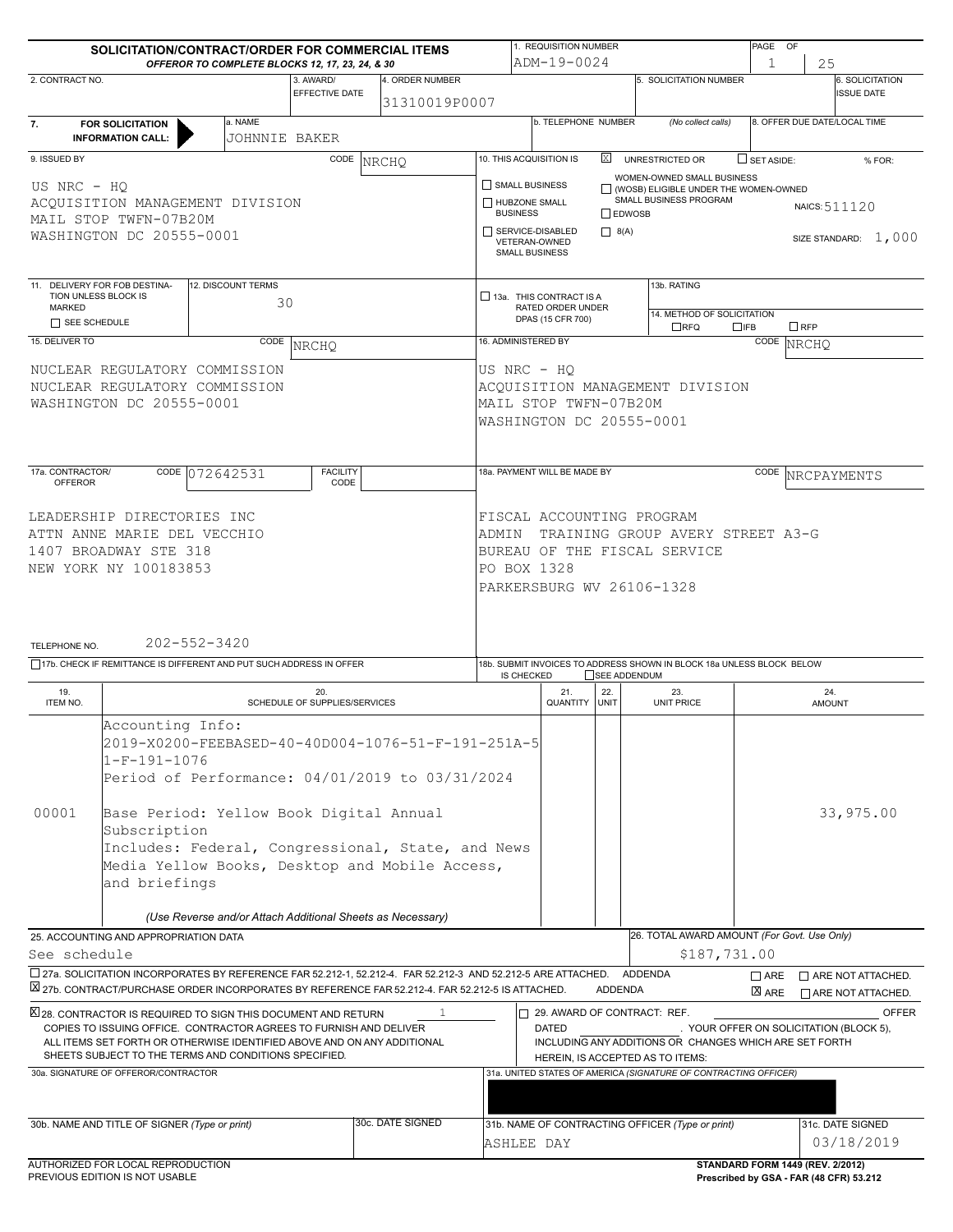| 19.<br><b>ITEM NO.</b> | 20.<br>SCHEDULE OF SUPPLIES/SERVICES              | 21.<br>QUANTITY | 22.<br><b>UNIT</b> | 23.<br>UNIT PRICE | 24.<br><b>AMOUNT</b> |
|------------------------|---------------------------------------------------|-----------------|--------------------|-------------------|----------------------|
|                        | Period of Performance: 04/01/2019 to 03/31/2020   |                 |                    |                   |                      |
|                        |                                                   |                 |                    |                   |                      |
| 10001                  | Option Period One:                                |                 |                    |                   | 0.00                 |
|                        | Yellow Book Digital Annual Subscription           |                 |                    |                   |                      |
|                        | Includes: Federal, Congressional, State, and News |                 |                    |                   |                      |
|                        | Media Yellow Books, Desktop and Mobile Access,    |                 |                    |                   |                      |
|                        | and briefings.                                    |                 |                    |                   |                      |
|                        | Amount: \$35,673.00 (Option Line Item)            |                 |                    |                   |                      |
|                        | Anticipated Exercise Date01/31/2020               |                 |                    |                   |                      |
|                        | Period of Performance: 04/01/2020 to 03/31/2021   |                 |                    |                   |                      |
| 20001                  | Option Period Two:                                |                 |                    |                   | 0.00                 |
|                        | Yellow Book Digital Annual Subscription           |                 |                    |                   |                      |
|                        | Includes: Federal, Congressional, State, and News |                 |                    |                   |                      |
|                        | Media Yellow Books, Desktop and Mobile Access,    |                 |                    |                   |                      |
|                        | and briefings.                                    |                 |                    |                   |                      |
|                        | Amount: \$37,457.00 (Option Line Item)            |                 |                    |                   |                      |
|                        | Anticipated Exercise Date01/31/2021               |                 |                    |                   |                      |
|                        | Period of Performance: 04/01/2021 to 03/31/2022   |                 |                    |                   |                      |
| 30001                  | Option Period Three:                              |                 |                    |                   | 0.00                 |
|                        | Yellow Book Digital Annual Subscription           |                 |                    |                   |                      |
|                        | Includes: Federal, Congressional, State, and News |                 |                    |                   |                      |
|                        | Media Yellow Books, Desktop and Mobile Access,    |                 |                    |                   |                      |
|                        | and briefings.                                    |                 |                    |                   |                      |
|                        | Amount: \$39,330.00 (Option Line Item)            |                 |                    |                   |                      |
|                        | Anticipated Exercise Date01/31/2022               |                 |                    |                   |                      |
|                        | Continued                                         |                 |                    |                   |                      |

32a. QUANTITY IN COLUMN 21 HAS BEEN

 $\Box$  ACCEPTED, AND CONFORMS TO THE CONTRACT, EXCEPT AS NOTED: RECEIVED INSPECTED

|                                                                 | 32b. SIGNATURE OF AUTHORIZED GOVERNMENT REPRESENTATIVE        |                    |                                                               | 32d. PRINTED NAME AND TITLE OF AUTHORIZED GOVERNMENT REPRESENTATIVE |              |                       |  |  |  |
|-----------------------------------------------------------------|---------------------------------------------------------------|--------------------|---------------------------------------------------------------|---------------------------------------------------------------------|--------------|-----------------------|--|--|--|
|                                                                 | 32e. MAILING ADDRESS OF AUTHORIZED GOVERNMENT REPRESENTATIVE  |                    | 32f. TELEPHONE NUMBER OF AUTHORIZED GOVERNMENT REPRESENTATIVE |                                                                     |              |                       |  |  |  |
|                                                                 |                                                               |                    |                                                               | 32g. E-MAIL OF AUTHORIZED GOVERNMENT REPRESENTATIVE                 |              |                       |  |  |  |
| 33. SHIP NUMBER                                                 | 34. VOUCHER NUMBER                                            | <b>CORRECT FOR</b> | <b>35. AMOUNT VERIFIED</b>                                    | 36. PAYMENT                                                         |              |                       |  |  |  |
| <b>FINAL</b><br>PARTIAL                                         |                                                               |                    |                                                               | COMPLETE<br>$\neg$ PARTIAL                                          | <b>FINAL</b> |                       |  |  |  |
| 38. S/R ACCOUNT NUMBER<br>40. PAID BY<br>39. S/R VOUCHER NUMBER |                                                               |                    |                                                               |                                                                     |              |                       |  |  |  |
|                                                                 | 41a. I CERTIFY THIS ACCOUNT IS CORRECT AND PROPER FOR PAYMENT |                    | 42a. RECEIVED BY (Print)                                      |                                                                     |              |                       |  |  |  |
| 41b. SIGNATURE AND TITLE OF CERTIFYING OFFICER                  |                                                               | 41c. DATE          |                                                               |                                                                     |              |                       |  |  |  |
|                                                                 |                                                               |                    |                                                               | 42b. RECEIVED AT (Location)                                         |              |                       |  |  |  |
|                                                                 |                                                               |                    |                                                               | 42c. DATE REC'D (YY/MM/DD)                                          |              | 42d. TOTAL CONTAINERS |  |  |  |

**STANDARD FORM 1449 (REV. 2/2012) BACK**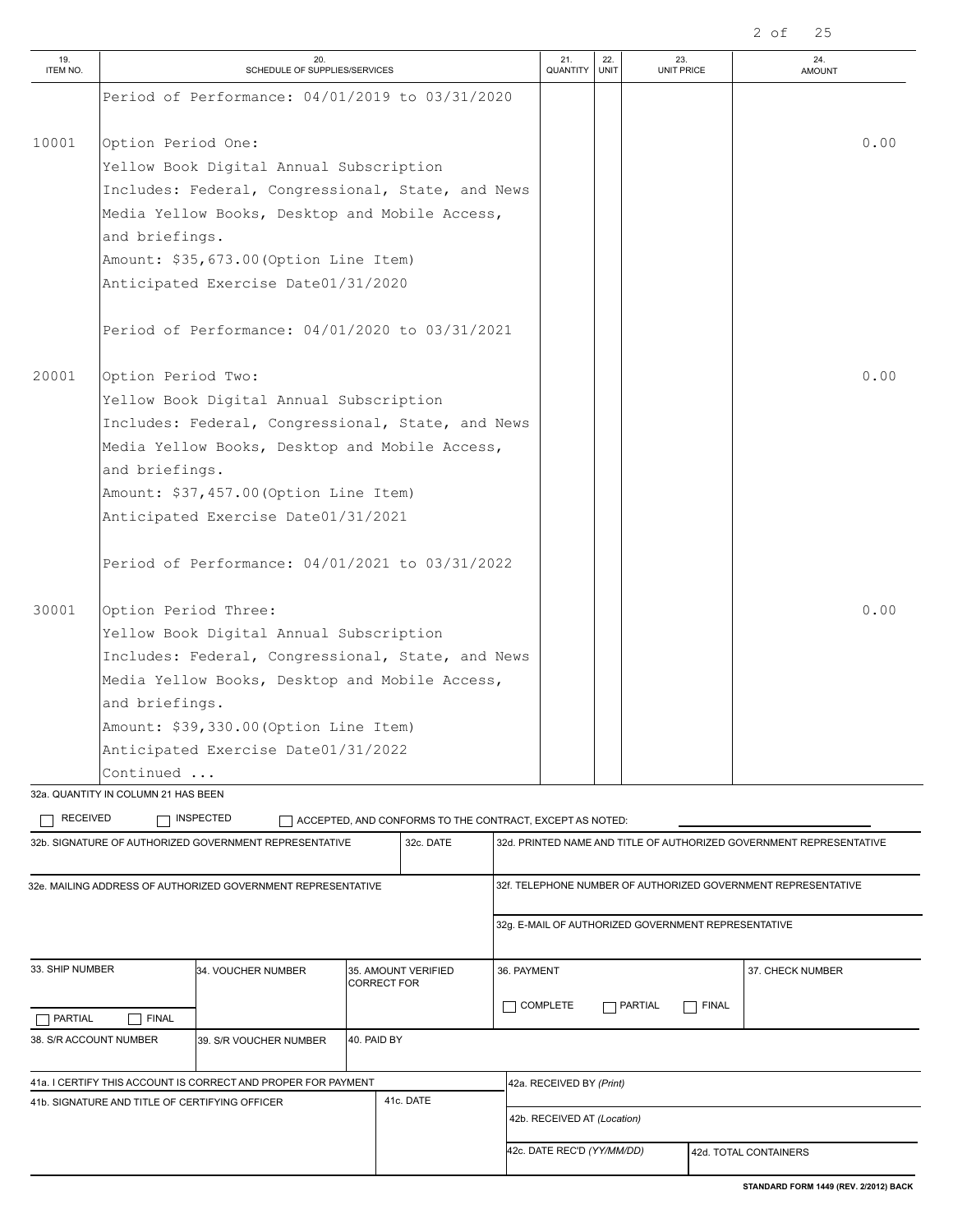|                                                | <b>PAGE</b><br><b>REFERENCE NO. OF DOCUMENT BEING CONTINUED</b> |  |  |  |  |  |
|------------------------------------------------|-----------------------------------------------------------------|--|--|--|--|--|
| CONTINUATION SHEET $ _{31310019 \text{P}0007}$ |                                                                 |  |  |  |  |  |

NAME OF OFFEROR OR CONTRACTOR

LEADERSHIP DIRECTORIES INC

| ITEM NO.<br>(A)      | SUPPLIES/SERVICES<br>(B)                                                                                                                                                                                                                                                 | QUANTITY UNIT<br>(C) | (D) | UNIT PRICE<br>(E) | AMOUNT<br>(F)                                                       |
|----------------------|--------------------------------------------------------------------------------------------------------------------------------------------------------------------------------------------------------------------------------------------------------------------------|----------------------|-----|-------------------|---------------------------------------------------------------------|
|                      | Period of Performance: 04/01/2022 to 03/31/2023                                                                                                                                                                                                                          |                      |     |                   |                                                                     |
| 40001                | Option Period Four:<br>Yellow Book Digital Annual Subscription<br>Includes: Federal, Congressional, State, and News<br>Media Yellow Books, Desktop and Mobile Access,<br>and briefings.<br>Amount: \$41,296.00 (Option Line Item)<br>Anticipated Exercise Date01/31/2023 |                      |     |                   | 0.00                                                                |
|                      | Period of Performance: 04/01/2023 to 03/31/2024<br>The obligated amount of award: \$33,975.00. The<br>total for this award is shown in box 26.                                                                                                                           |                      |     |                   |                                                                     |
|                      |                                                                                                                                                                                                                                                                          |                      |     |                   |                                                                     |
|                      |                                                                                                                                                                                                                                                                          |                      |     |                   |                                                                     |
|                      |                                                                                                                                                                                                                                                                          |                      |     |                   |                                                                     |
|                      |                                                                                                                                                                                                                                                                          |                      |     |                   |                                                                     |
|                      |                                                                                                                                                                                                                                                                          |                      |     |                   |                                                                     |
|                      |                                                                                                                                                                                                                                                                          |                      |     |                   |                                                                     |
|                      |                                                                                                                                                                                                                                                                          |                      |     |                   |                                                                     |
|                      |                                                                                                                                                                                                                                                                          |                      |     |                   |                                                                     |
|                      |                                                                                                                                                                                                                                                                          |                      |     |                   |                                                                     |
|                      |                                                                                                                                                                                                                                                                          |                      |     |                   |                                                                     |
|                      |                                                                                                                                                                                                                                                                          |                      |     |                   |                                                                     |
|                      |                                                                                                                                                                                                                                                                          |                      |     |                   |                                                                     |
| NSN 7540-01-152-8067 |                                                                                                                                                                                                                                                                          |                      |     |                   | OPTIONAL FORM 336 (4-86)<br>Sponsored by GSA<br>FAR (48 CFR) 53.110 |

3 25

┱

T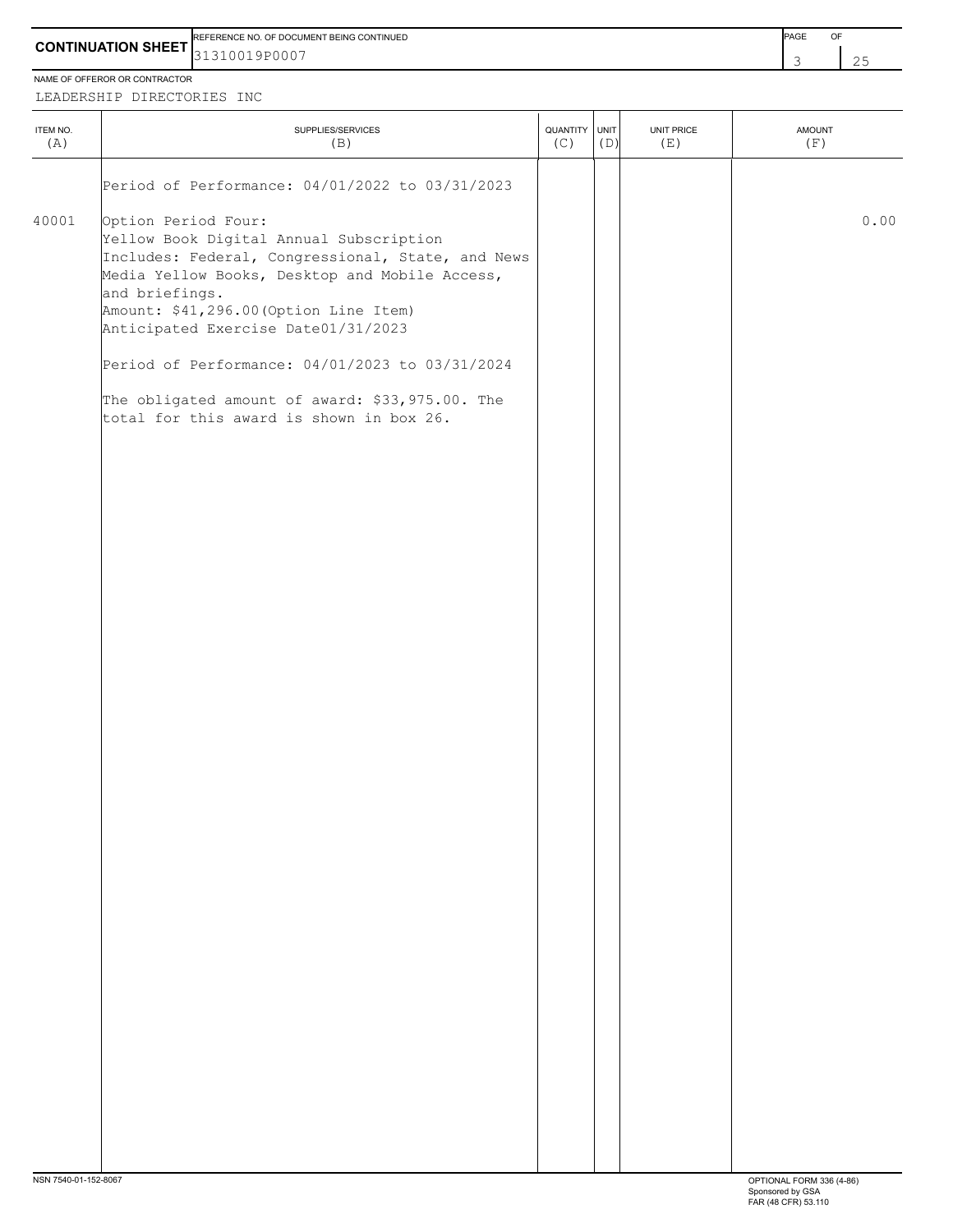## **BRIEF PROJECT TITLE AND DESCRIPTION**

(a) The title of this project is: Yellow Book Digital Subscription

(b) Description: Annual Subscription for Leadership Directories, Inc.'s Federal, Congressional, State, and News Media Digital Yellow Books.

### **CONSIDERATION AND OBLIGATION-FIRM-FIXED-PRICE**

The total amount of the Firm-Fixed-Price portion of this contract is \$33,975.00, and this amount is fully-funded.

# **PERIOD OF PERFORMANCE**

Base Period: 04/01/2019 – 03/31/2020 Option Period 1: 04/01/2020 – 03/31/2021 Option Period 2: 04/01/2021 – 03/31/2022 Option Period 3: 04/01/2022 – 03/31/2023 Option Period 4: 04/01/2023 – 03/31/2024

# **INSPECTION AND ACCEPTANCE BY THE NRC (SEP 2013)**

Inspection and acceptance of the deliverable items to be furnished hereunder shall be made by the NRC Contracting Officer's Representative (COR) at the destination, accordance with FAR 52.247-34 - F.o.b. Destination.

Contract Deliverables:

1. Yellow Book Digital Annual Subscription Desktop and Mobile Access plus briefings, Includes:

Federal Yellow Books Congressional Yellow Books State Yellow Books

News Media Yellow Books

### **BRANDING**

The Contractor is required to use the statement below in any publications, presentations, articles, products, or materials funded under this contract/order, to the extent practical, in order to provide NRC with recognition for its involvement in and contribution to the project. If the work performed is funded entirely with NRC funds, then the contractor must acknowledge that information in its documentation/presentation.

Work Supported by the U.S. Nuclear Regulatory Commission (NRC), Office of Administration, under Contract/order number 31310019P0007.

### **PACKAGING AND MARKING**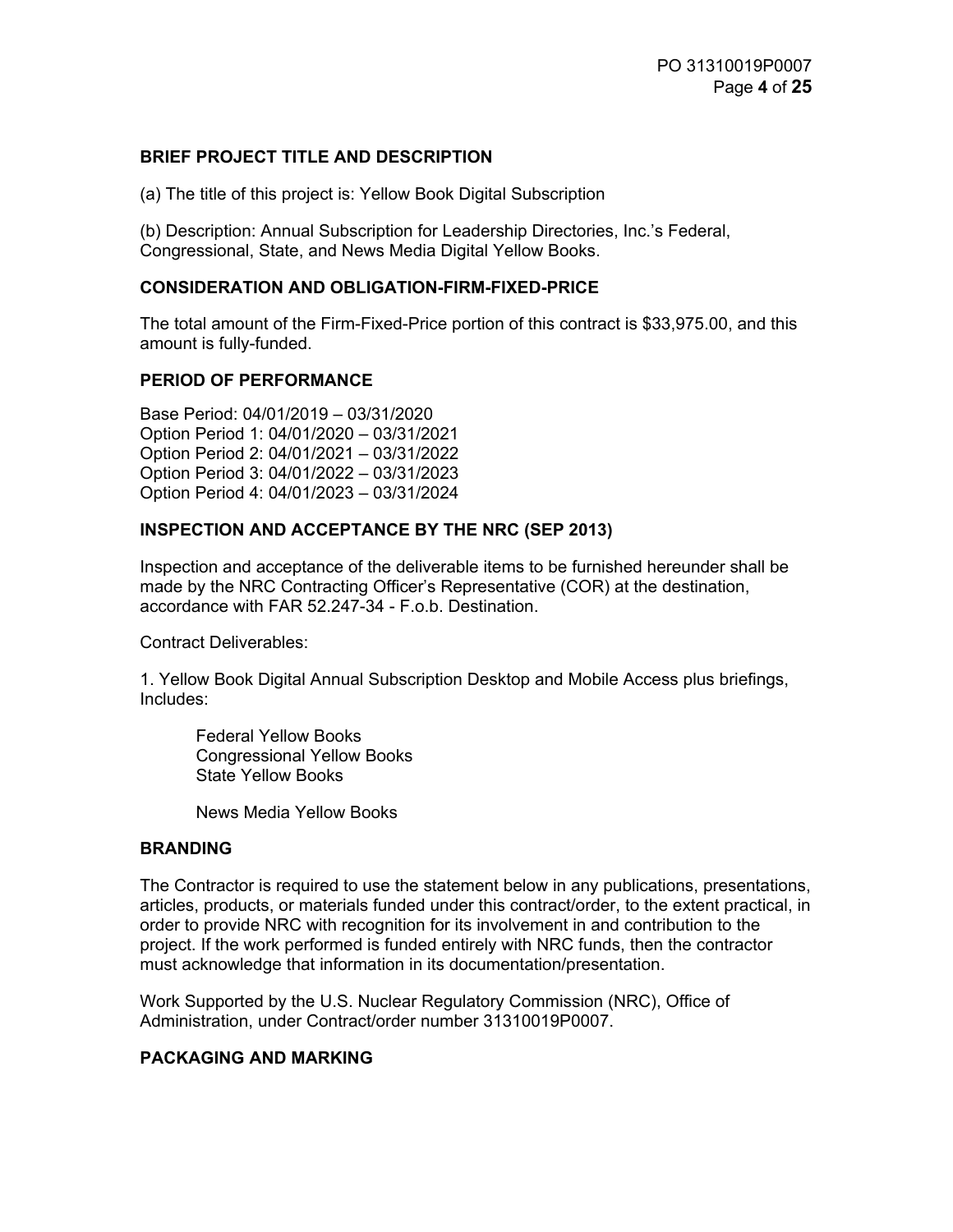(a) The Contractor shall package material for shipment to the NRC in such a manner that will ensure acceptance by common carrier and safe delivery at destination. Containers and closures shall comply with the Surface Transportation Board, Uniform Freight Classification Rules, or regulations of other carriers as applicable to the mode of transportation.

(b) On the front of the package, the Contractor shall clearly identify the contract number under which the product is being provided.

(c) Additional packaging and/or marking requirements are as follows:

Delivery Location: NRC Storage & Distribution Facility Attn: Donald Meyd, TWFN/07D45 4934 Boiling Brook Parkway

Rockville, MD 20852

# **FAR CLAUSES**

# **FAR Clauses Incorporated by Reference**

52.202-1 DEFINITIONS. (NOV 2013)

52.203-3 GRATUITIES. (APR 1984)

52.203-8 CANCELLATION, RESCISSION, AND RECOVERY OF FUNDS FOR ILLEGAL OR IMPROPER ACTIVITY. (MAY 2014)

52.203-10 PRICE OR FEE ADJUSTMENT FOR ILLEGAL OR IMPROPER ACTIVITY. (MAY 2014)

52.203-12 LIMITATION ON PAYMENTS TO INFLUENCE CERTAIN FEDERAL TRANSACTIONS. (OCT 2010)

52.204-4 PRINTED OR COPIED DOUBLE-SIDED ON POSTCONSUMER FIBER CONTENT PAPER. (MAY 2011)

52.204-13 SYSTEM FOR AWARD MANAGEMENT MAINTENANCE. (OCT 2018)

52.204-18 COMMERCIAL AND GOVERNMENT ENTITY CODE MAINTENANCE. (JUL 2016)

52.204-19 INCORPORATION BY REFERENCE OF REPRESENTATIONS AND CERTIFICATIONS. (DEC 2014)

52.232-1 PAYMENTS. (APR 1984)

52.232-11 EXTRAS. (APR 1984)

52.242-13 BANKRUPTCY. (JUL 1995)

# **FAR Clauses Incorporated by Full Text**

**52.212-4 CONTRACT TERMS AND CONDITIONS - COMMERCIAL ITEMS. (OCT 2018)**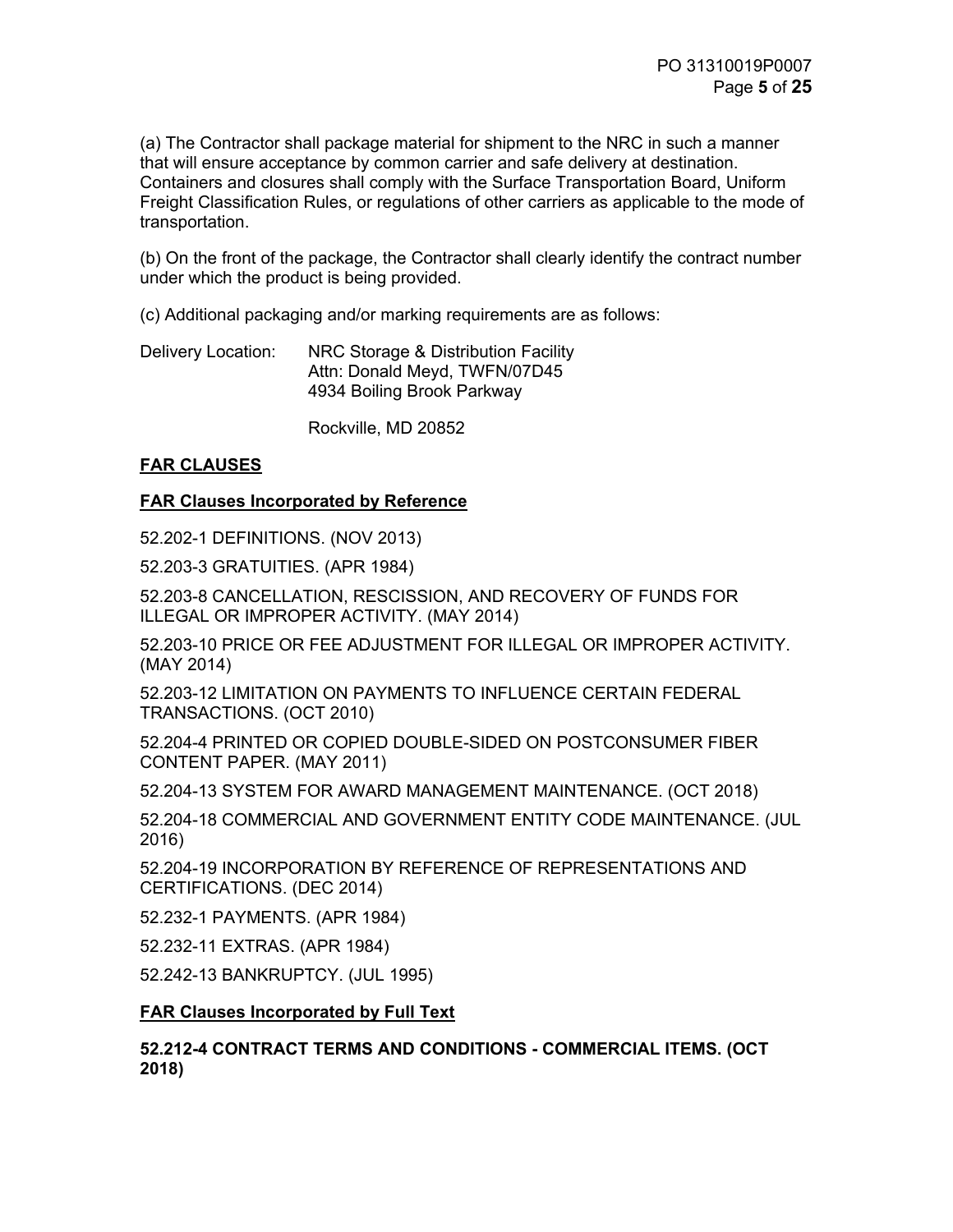(a) *Inspection/Acceptance*. The Contractor shall only tender for acceptance those items that conform to the requirements of this contract. The Government reserves the right to inspect or test any supplies or services that have been tendered for acceptance. The Government may require repair or replacement of nonconforming supplies or reperformance of nonconforming services at no increase in contract price. If repair/replacement or reperformance will not correct the defects or is not possible, the Government may seek an equitable price reduction or adequate consideration for acceptance of nonconforming supplies or services. The Government must exercise its post acceptance rights (1) within a reasonable time after the defect was discovered or should have been discovered; and (2) before any substantial change occurs in the condition of the item, unless the change is due to the defect in the item.

(b) *Assignment.* The Contractor or its assignee may assign its rights to receive payment due as a result of performance of this contract to a bank, trust company, or other financing institution, including any Federal lending agency in accordance with the Assignment of Claims Act (31 U.S.C. 3727). However, when a third party makes payment (e.g., use of the Governmentwide commercial purchase card), the Contractor may not assign its rights to receive payment under this contract.

(c) *Changes*. Changes in the terms and conditions of this contract may be made only by written agreement of the parties.

(d) *Disputes*. This contract is subject to 41 U.S.C. chapter 71, Contract Disputes. Failure of the parties to this contract to reach agreement on any request for equitable adjustment, claim, appeal or action arising under or relating to this contract shall be a dispute to be resolved in accordance with the clause at FAR 52.233-1, Disputes, which is incorporated herein by reference. The Contractor shall proceed diligently with performance of this contract, pending final resolution of any dispute arising under the contract.

(e) *Definitions*. The clause at FAR 52.202-1, Definitions, is incorporated herein by reference.

(f) *Excusable delays*. The Contractor shall be liable for default unless nonperformance is caused by an occurrence beyond the reasonable control of the Contractor and without its fault or negligence such as, acts of God or the public enemy, acts of the Government in either its sovereign or contractual capacity, fires, floods, epidemics, quarantine restrictions, strikes, unusually severe weather, and delays of common carriers. The Contractor shall notify the Contracting Officer in writing as soon as it is reasonably possible after the commencement of any excusable delay, setting forth the full particulars in connection therewith, shall remedy such occurrence with all reasonable dispatch, and shall promptly give written notice to the Contracting Officer of the cessation of such occurrence.

(g) *Invoice.* (1) The Contractor shall submit an original invoice and three copies (or electronic invoice, if authorized) to the address designated in the contract to receive invoices. An invoice must include-

(i) Name and address of the Contractor;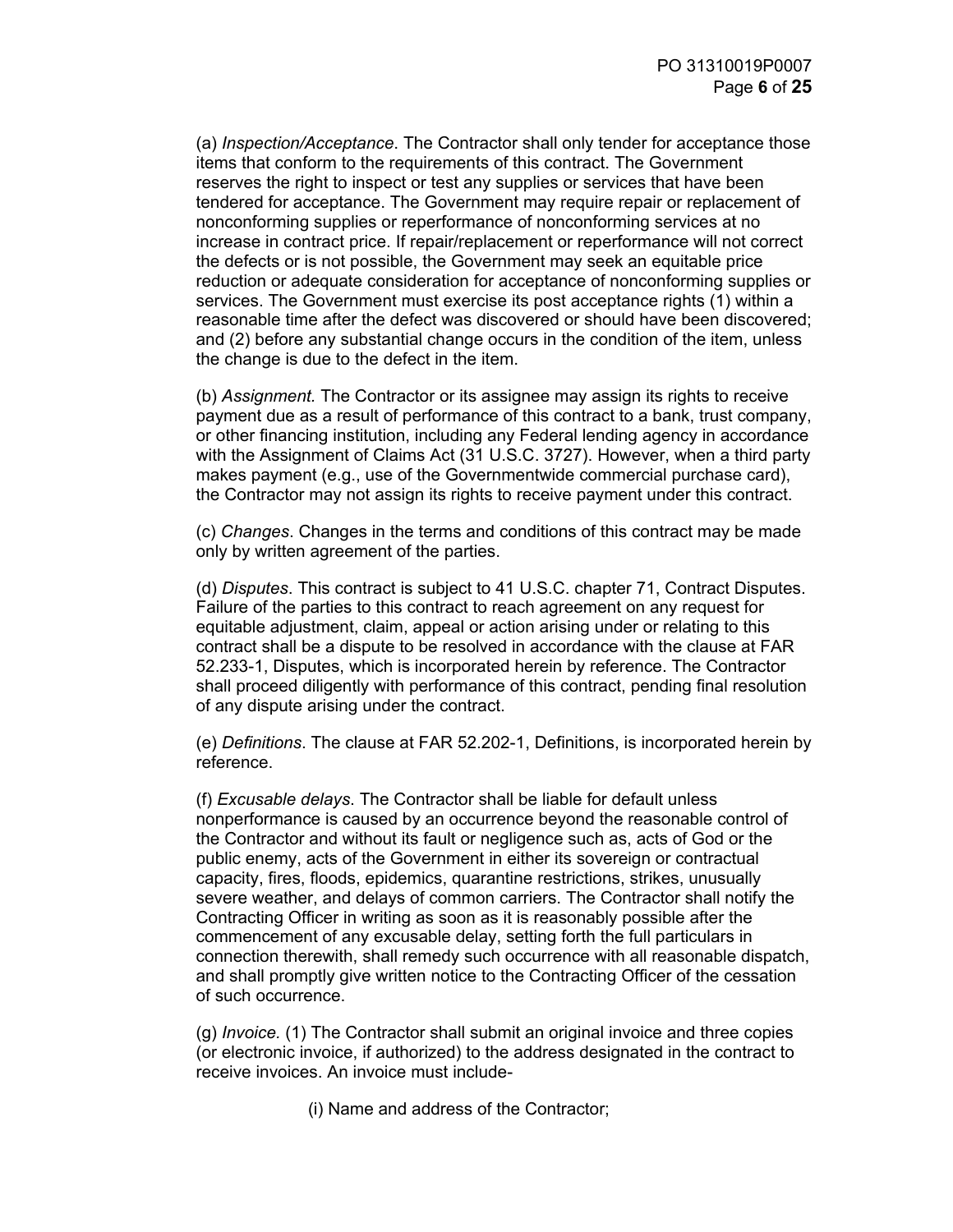(ii) Invoice date and number;

(iii) Contract number, line item number and, if applicable, the order number;

(iv) Description, quantity, unit of measure, unit price and extended price of the items delivered;

(v) Shipping number and date of shipment, including the bill of lading number and weight of shipment if shipped on Government bill of lading;

(vi) Terms of any discount for prompt payment offered;

(vii) Name and address of official to whom payment is to be sent;

(viii) Name, title, and phone number of person to notify in event of defective invoice; and

(ix) Taxpayer Identification Number (TIN). The Contractor shall include its TIN on the invoice only if required elsewhere in this contract.

(x) Electronic funds transfer (EFT) banking information.

(A) The Contractor shall include EFT banking information on the invoice only if required elsewhere in this contract.

(B) If EFT banking information is not required to be on the invoice, in order for the invoice to be a proper invoice, the Contractor shall have submitted correct EFT banking information in accordance with the applicable solicitation provision, contract clause (e.g., 52.232-33, Payment by Electronic Funds Transfer-System for Award Management, or 52.232-34, Payment by Electronic Funds Transfer-Other Than System for Award Management), or applicable agency procedures.

(C) EFT banking information is not required if the Government waived the requirement to pay by EFT.

(2) Invoices will be handled in accordance with the Prompt Payment Act (31 U.S.C. 3903) and Office of Management and Budget (OMB) prompt payment regulations at 5 CFR part 1315.

(h) *Patent indemnity*. The Contractor shall indemnify the Government and its officers, employees and agents against liability, including costs, for actual or alleged direct or contributory infringement of, or inducement to infringe, any United States or foreign patent, trademark or copyright, arising out of the performance of this contract, provided the Contractor is reasonably notified of such claims and proceedings.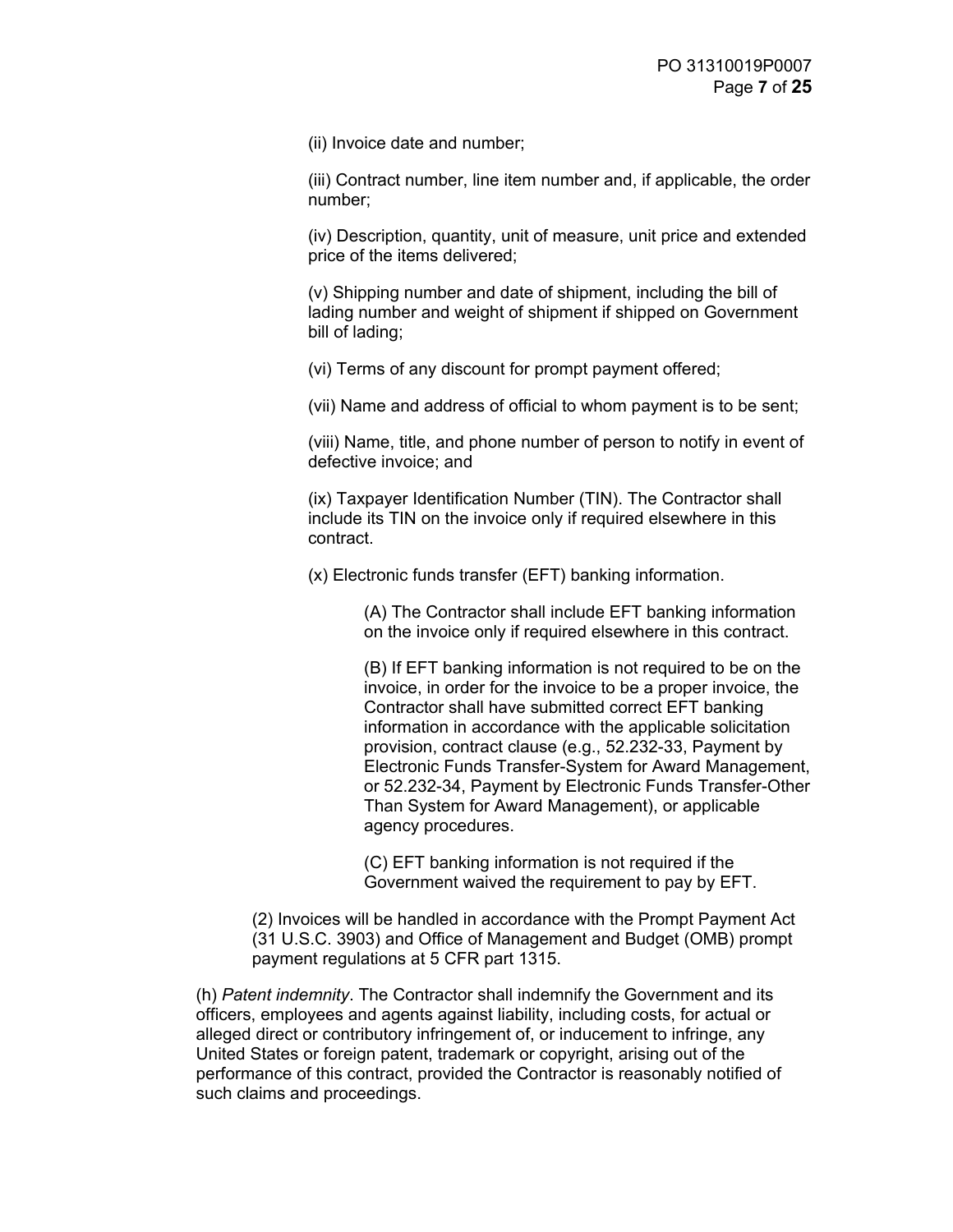(i) *Payment*- (1) *Items accepted.* Payment shall be made for items accepted by the Government that have been delivered to the delivery destinations set forth in this contract.

(2) *Prompt payment.* The Government will make payment in accordance with the Prompt Payment Act (31 U.S.C. 3903) and prompt payment regulations at 5 CFR part 1315.

(3) *Electronic Funds Transfer (EFT).* If the Government makes payment by EFT, see 52.212-5(b) for the appropriate EFT clause.

(4) *Discount.* In connection with any discount offered for early payment, time shall be computed from the date of the invoice. For the purpose of computing the discount earned, payment shall be considered to have been made on the date which appears on the payment check or the specified payment date if an electronic funds transfer payment is made.

(5) *Overpayments.* If the Contractor becomes aware of a duplicate contract financing or invoice payment or that the Government has otherwise overpaid on a contract financing or invoice payment, the Contractor shall-

> (i) Remit the overpayment amount to the payment office cited in the contract along with a description of the overpayment including the-

> > (A) Circumstances of the overpayment (*e.g.,* duplicate payment, erroneous payment, liquidation errors, date(s) of overpayment);

> > (B) Affected contract number and delivery order number, if applicable;

(C) Affected line item or subline item, if applicable; and

(D) Contractor point of contact.

(ii) Provide a copy of the remittance and supporting documentation to the Contracting Officer.

(6) *Interest.* (i) All amounts that become payable by the Contractor to the Government under this contract shall bear simple interest from the date due until paid unless paid within 30 days of becoming due. The interest rate shall be the interest rate established by the Secretary of the Treasury as provided in 41 U.S.C. 7109, which is applicable to the period in which the amount becomes due, as provided in  $(i)(6)(v)$  of this clause, and then at the rate applicable for each six-month period as fixed by the Secretary until the amount is paid.

(ii) The Government may issue a demand for payment to the Contractor upon finding a debt is due under the contract.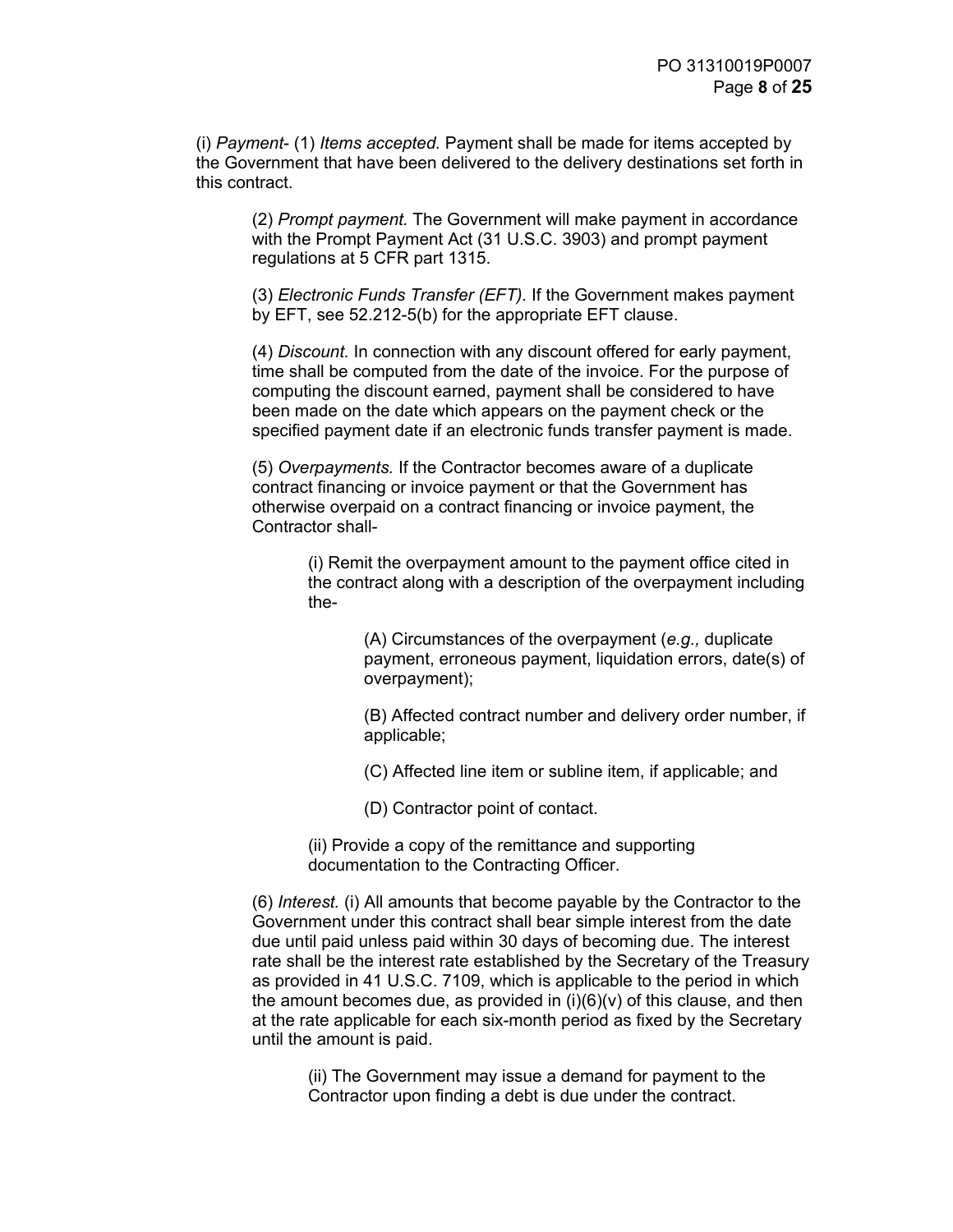(iii) *Final decisions.* The Contracting Officer will issue a final decision as required by 33.211 if-

> (A) The Contracting Officer and the Contractor are unable to reach agreement on the existence or amount of a debt within 30 days;

> (B) The Contractor fails to liquidate a debt previously demanded by the Contracting Officer within the timeline specified in the demand for payment unless the amounts were not repaid because the Contractor has requested an installment payment agreement; or

> (C) The Contractor requests a deferment of collection on a debt previously demanded by the Contracting Officer (see 32.607-2).

(iv) If a demand for payment was previously issued for the debt, the demand for payment included in the final decision shall identify the same due date as the original demand for payment.

(v) Amounts shall be due at the earliest of the following dates:

(A) The date fixed under this contract.

(B) The date of the first written demand for payment, including any demand for payment resulting from a default termination.

(vi) The interest charge shall be computed for the actual number of calendar days involved beginning on the due date and ending on-

> (A) The date on which the designated office receives payment from the Contractor;

(B) The date of issuance of a Government check to the Contractor from which an amount otherwise payable has been withheld as a credit against the contract debt; or

(C) The date on which an amount withheld and applied to the contract debt would otherwise have become payable to the Contractor.

(vii) The interest charge made under this clause may be reduced under the procedures prescribed in 32.608-2 of the Federal Acquisition Regulation in effect on the date of this contract.

(j) *Risk of loss*. Unless the contract specifically provides otherwise, risk of loss or damage to the supplies provided under this contract shall remain with the Contractor until, and shall pass to the Government upon: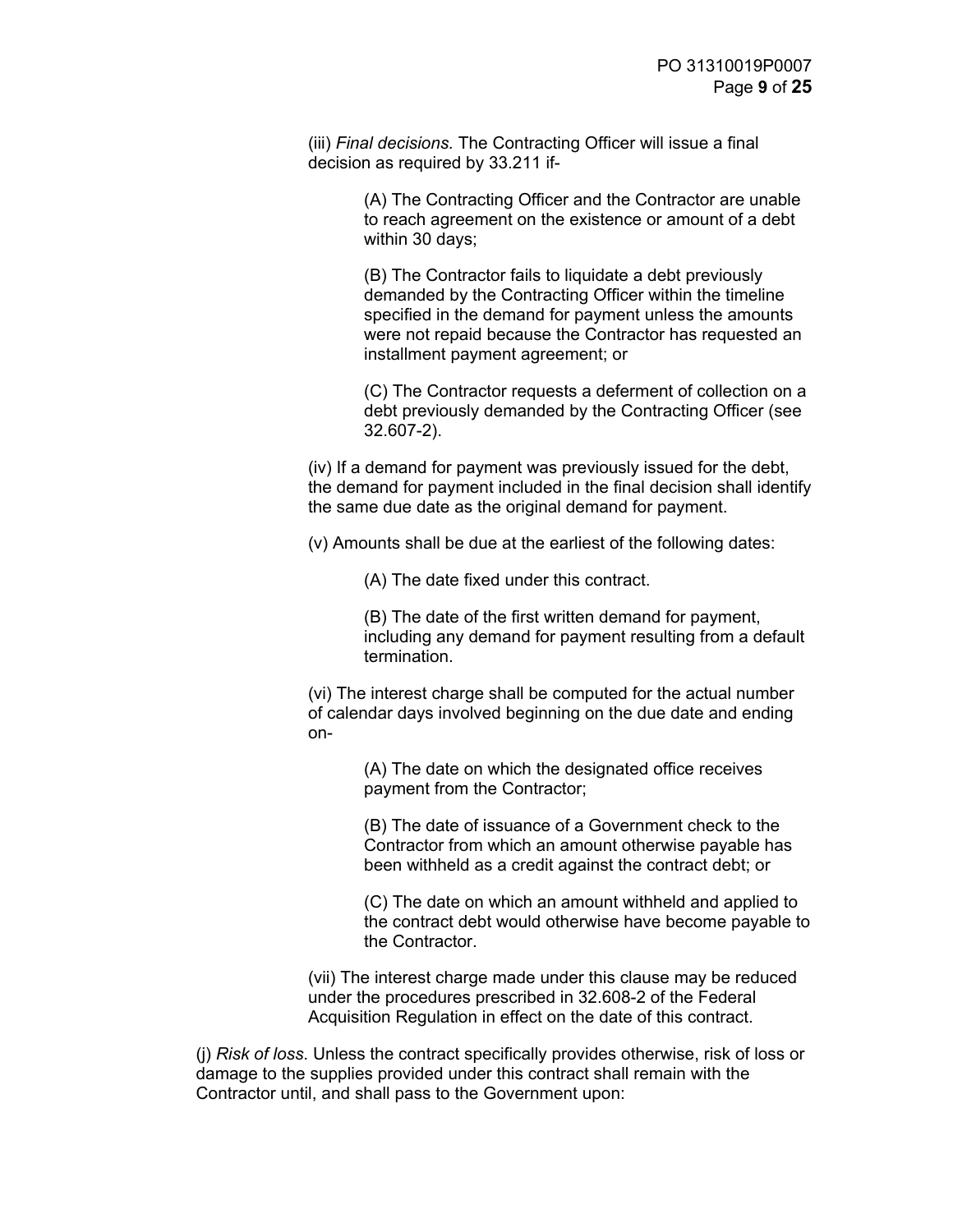(1) Delivery of the supplies to a carrier, if transportation is f.o.b. origin; or

(2) Delivery of the supplies to the Government at the destination specified in the contract, if transportation is f.o.b. destination.

(k) *Taxes*. The contract price includes all applicable Federal, State, and local taxes and duties.

(l) *Termination for the Government's convenience*. The Government reserves the right to terminate this contract, or any part hereof, for its sole convenience. In the event of such termination, the Contractor shall immediately stop all work hereunder and shall immediately cause any and all of its suppliers and subcontractors to cease work. Subject to the terms of this contract, the Contractor shall be paid a percentage of the contract price reflecting the percentage of the work performed prior to the notice of termination, plus reasonable charges the Contractor can demonstrate to the satisfaction of the Government using its standard record keeping system, have resulted from the termination. The Contractor shall not be required to comply with the cost accounting standards or contract cost principles for this purpose. This paragraph does not give the Government any right to audit the Contractor's records. The Contractor shall not be paid for any work performed or costs incurred which reasonably could have been avoided.

(m) *Termination for cause*. The Government may terminate this contract, or any part hereof, for cause in the event of any default by the Contractor, or if the Contractor fails to comply with any contract terms and conditions, or fails to provide the Government, upon request, with adequate assurances of future performance. In the event of termination for cause, the Government shall not be liable to the Contractor for any amount for supplies or services not accepted, and the Contractor shall be liable to the Government for any and all rights and remedies provided by law. If it is determined that the Government improperly terminated this contract for default, such termination shall be deemed a termination for convenience.

(n) *Title*. Unless specified elsewhere in this contract, title to items furnished under this contract shall pass to the Government upon acceptance, regardless of when or where the Government takes physical possession.

(o) *Warranty*. The Contractor warrants and implies that the items delivered hereunder are merchantable and fit for use for the particular purpose described in this contract.

(p) *Limitation of liability*. Except as otherwise provided by an express warranty, the Contractor will not be liable to the Government for consequential damages resulting from any defect or deficiencies in accepted items.

(q) *Other compliances*. The Contractor shall comply with all applicable Federal, State and local laws, executive orders, rules and regulations applicable to its performance under this contract.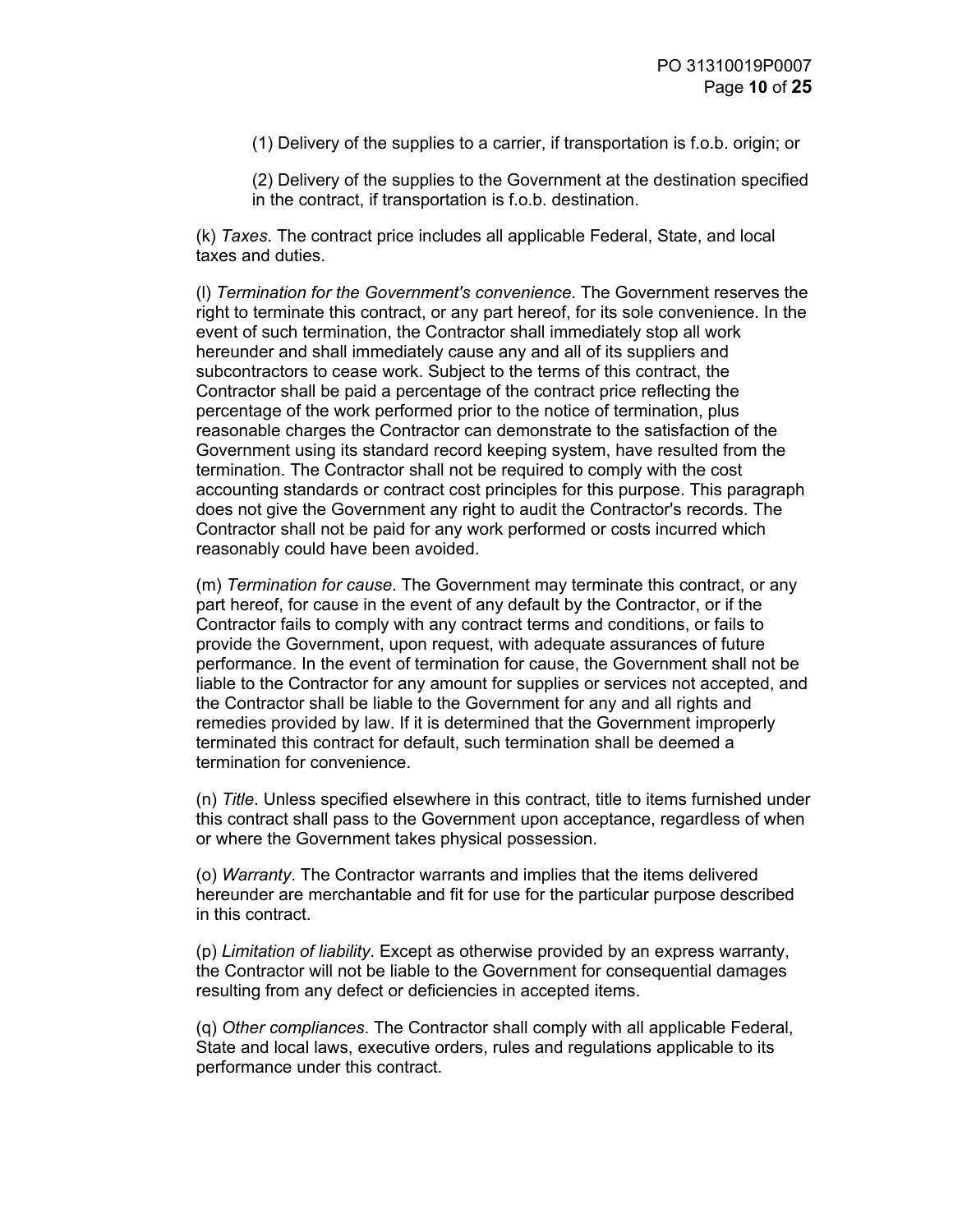(r) *Compliance with laws unique to Government contracts.* The Contractor agrees to comply with 31 U.S.C. 1352 relating to limitations on the use of appropriated funds to influence certain Federal contracts; 18 U.S.C. 431 relating to officials not to benefit; 40 U.S.C. chapter 37, Contract Work Hours and Safety Standards; 41 U.S.C. chapter 87, Kickbacks; 41 U.S.C. 4712 and 10 U.S.C. 2409 relating to whistleblower protections; 49 U.S.C. 40118, Fly American; and 41 U.S.C. chapter 21 relating to procurement integrity.

(s) *Order of precedence*. Any inconsistencies in this solicitation or contract shall be resolved by giving precedence in the following order: (1) the schedule of supplies/services; (2) The Assignments, Disputes, Payments, Invoice, Other Compliances, Compliance with Laws Unique to Government Contracts, and Unauthorized Obligations paragraphs of this clause; (3) the clause at 52.212-5; (4) addenda to this solicitation or contract, including any license agreements for computer software; (5) solicitation provisions if this is a solicitation; (6) other paragraphs of this clause; (7) the Standard Form 1449; (8) other documents, exhibits, and attachments; and (9) the specification.

(t) Removed and reserved.

(u) *Unauthorized Obligations.* (1) Except as stated in paragraph (u)(2) of this clause, when any supply or service acquired under this contract is subject to any End User License Agreement (EULA), Terms of Service (TOS), or similar legal instrument or agreement, that includes any clause requiring the Government to indemnify the Contractor or any person or entity for damages, costs, fees, or any other loss or liability that would create an Anti-Deficiency Act violation (31 U.S.C. 1341), the following shall govern:

(i) Any such clause is unenforceable against the Government.

(ii) Neither the Government nor any Government authorized end user shall be deemed to have agreed to such clause by virtue of it appearing in the EULA, TOS, or similar legal instrument or agreement. If the EULA, TOS, or similar legal instrument or agreement is invoked through an "I agree" click box or other comparable mechanism (e.g., "click-wrap" or "browse-wrap" agreements), execution does not bind the Government or any Government authorized end user to such clause.

(iii) Any such clause is deemed to be stricken from the EULA, TOS, or similar legal instrument or agreement.

(2) Paragraph (u)(1) of this clause does not apply to indemnification by the Government that is expressly authorized by statute and specifically authorized under applicable agency regulations and procedures.

(v) *Incorporation by reference*. The Contractor's representations and certifications, including those completed electronically via the System for Award Management (SAM), are incorporated by reference into the contract.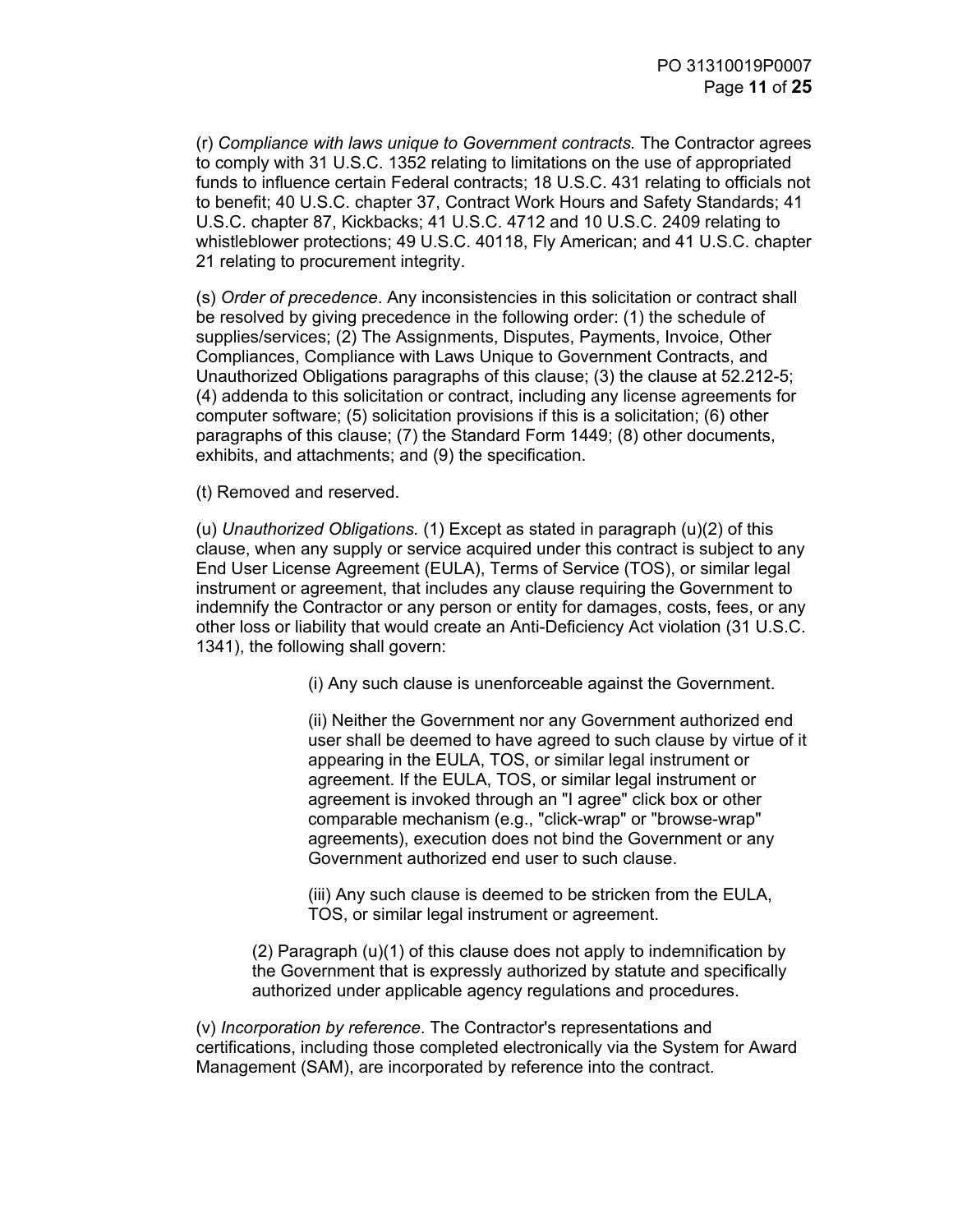### **52.212-5 CONTRACT TERMS AND CONDITIONS REQUIRED TO IMPLEMENT STATUTES OR EXECUTIVE ORDERS - COMMERCIAL ITEMS. (JAN 2019)**

(a) The Contractor shall comply with the following Federal Acquisition Regulation (FAR) clauses, which are incorporated in this contract by reference, to implement provisions of law or Executive orders applicable to acquisitions of commercial items:

(1) 52.203-19, Prohibition on Requiring Certain Internal Confidentiality Agreements or Statements (JAN 2017) (section 743 of Division E, Title VII, of the Consolidated and Further Continuing Appropriations Act, 2015 (Pub. L. 113-235) and its successor provisions in subsequent appropriations acts (and as extended in continuing resolutions)).

(2) 52.204-23, Prohibition on Contracting for Hardware, Software, and Services Developed or Provided by Kaspersky Lab and Other Covered Entities (JUL 2018) (Section 1634 of Pub. L. 115-91).

(3) 52.209-10, Prohibition on Contracting with Inverted Domestic Corporations (NOV 2015).

(4) 52.233-3, Protest After Award (AUG 1996) (31 U.S.C. 3553).

(5) 52.233-4, Applicable Law for Breach of Contract Claim (OCT 2004) (Public Laws 108-77 and 108-78 (19 U.S.C. 3805 note)).

(b) The Contractor shall comply with the FAR clauses in this paragraph (b) that the Contracting Officer has indicated as being incorporated in this contract by reference to implement provisions of law or Executive orders applicable to acquisitions of commercial items: (Contracting Officer check as appropriate.)

[X] (1) 52.203-6, Restrictions on Subcontractor Sales to the Government (SEP 2006), with Alternate I (OCT 1995) (41 U.S.C. 4704 and 10 U.S.C. 2402).

[ ] (2) 52.203-13, Contractor Code of Business Ethics and Conduct (OCT 2015) (41 U.S.C. 3509).

[X] (3) 52.203-15, Whistleblower Protections under the American Recovery and Reinvestment Act of 2009 (JUN 2010) (Section 1553 of Pub. L. 111-5). (Applies to contracts funded by the American Recovery and Reinvestment Act of 2009.)

[X] (4) 52.204-10, Reporting Executive Compensation and First-Tier Subcontract Awards (OCT 2018) (Pub. L. 109-282) (31 U.S.C. 6101 note).

(5) (Reserved)

[ ] (6) 52.204-14, Service Contract Reporting Requirements (OCT 2016) (Pub. L. 111-117, section 743 of Div. C).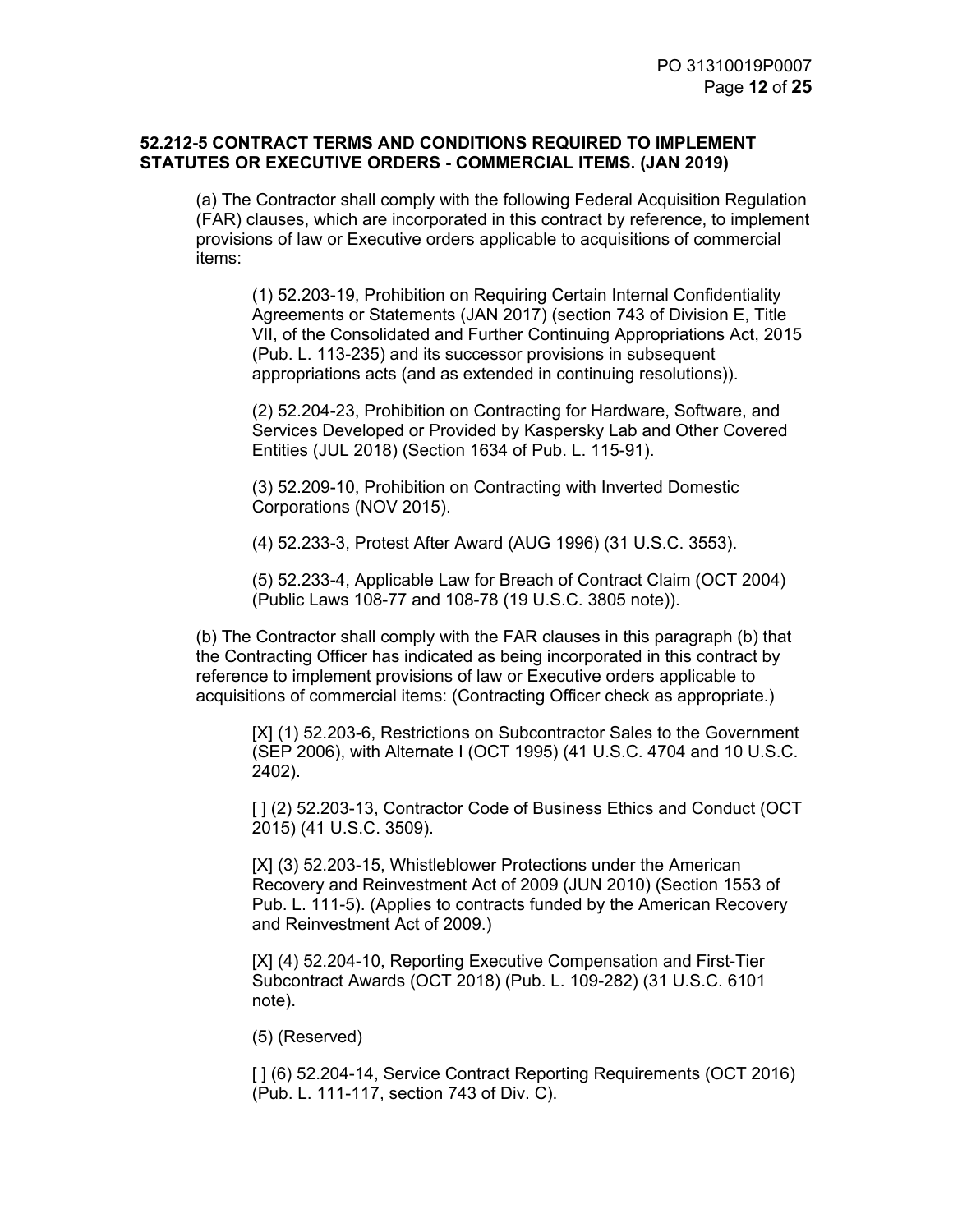[ ] (7) 52.204-15, Service Contract Reporting Requirements for Indefinite-Delivery Contracts (OCT 2016) (Pub. L. 111-117, section 743 of Div. C).

[X] (8) 52.209-6, Protecting the Government's Interest When Subcontracting with Contractors Debarred, Suspended, or Proposed for Debarment. (OCT 2015) (31 U.S.C. 6101 note).

[1(9) 52.209-9, Updates of Publicly Available Information Regarding Responsibility Matters (OCT 2018) (41 U.S.C. 2313).

[ ] (10) (Reserved)

[1(11)(i) 52.219-3, Notice of HUBZone Set-Aside or Sole-Source Award (NOV 2011) (15 U.S.C. 657a).

[ ] (ii) Alternate I (NOV 2011) of 52.219-3.

[] (12)(i) 52.219-4, Notice of Price Evaluation Preference for HUBZone Small Business Concerns (OCT 2014) (if the offeror elects to waive the preference, it shall so indicate in its offer) (15 U.S.C. 657a).

[ ] (ii) Alternate I (JAN 2011) of 52.219-4.

[ ] (13) (Reserved)

[ ] (14)(i) 52.219-6, Notice of Total Small Business Set-Aside (NOV 2011) (15 U.S.C. 644).

[ ] (ii) Alternate I (NOV 2011).

[ ] (iii) Alternate II (NOV 2011).

[ ] (15)(i) 52.219-7, Notice of Partial Small Business Set-Aside (JUN 2003) (15 U.S.C. 644).

[ ] (ii) Alternate I (OCT 1995) of 52.219-7.

[ ] (iii) Alternate II (MAR 2004) of 52.219-7.

[X] (16) 52.219-8, Utilization of Small Business Concerns (OCT 2018) (15 U.S.C. 637(d)(2) and (3)).

[] (17)(i) 52.219-9, Small Business Subcontracting Plan (AUG 2018) (15 U.S.C. 637(d)(4)).

[ ] (ii) Alternate I (NOV 2016) of 52.219-9.

[ ] (iii) Alternate II (NOV 2016) of 52.219-9.

[ ] (iv) Alternate III (NOV 2016) of 52.219-9.

[ ] (v) Alternate IV (AUG 2018) of 52.219-9.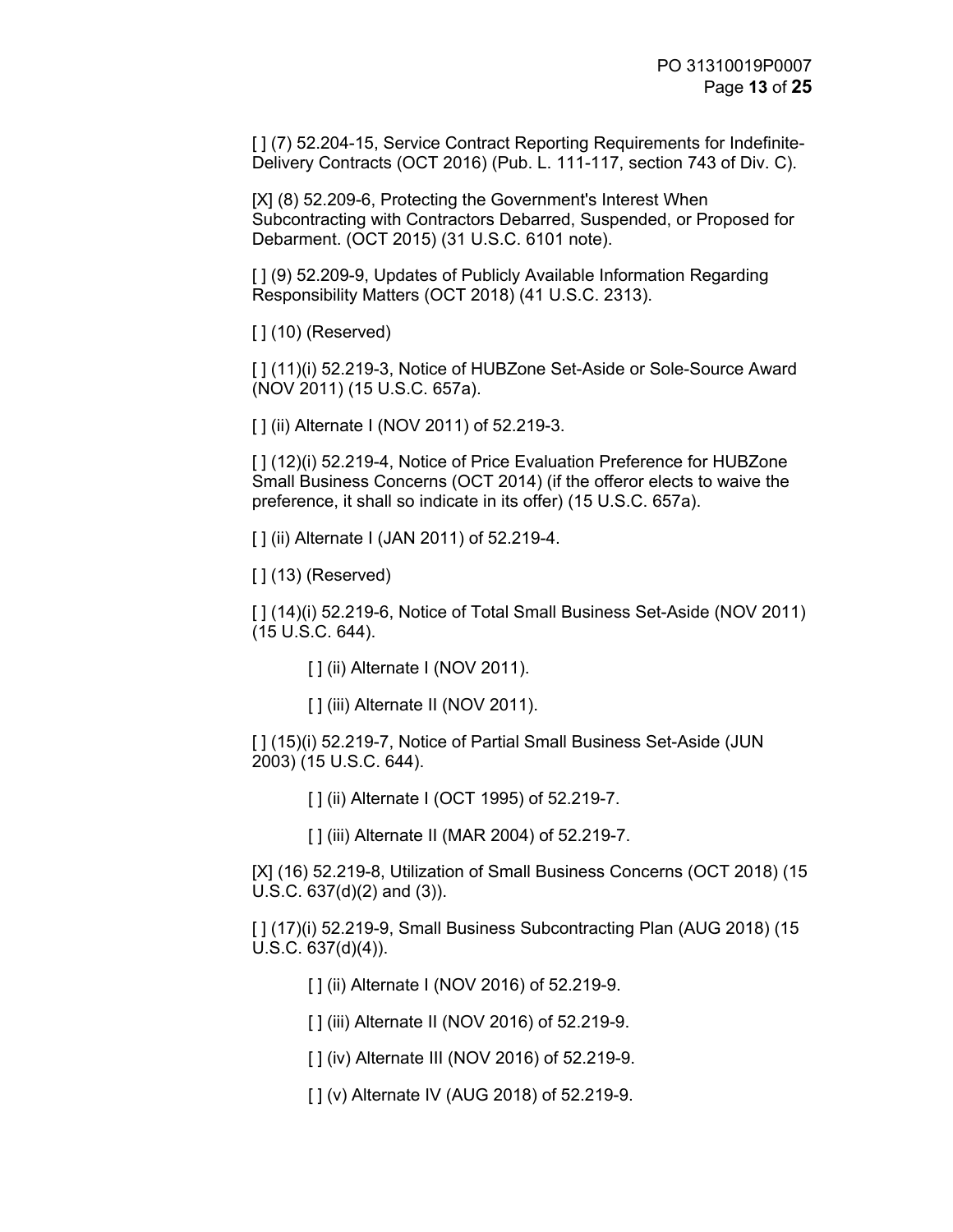[ ] (18) 52.219-13, Notice of Set-Aside of Orders (NOV 2011) (15 U.S.C.  $644(r)$ ).

[ ] (19) 52.219-14, Limitations on Subcontracting (JAN 2017) (15 U.S.C. 637(a)(14)).

[] (20) 52.219-16, Liquidated Damages-Subcontracting Plan (JAN 1999) (15 U.S.C. 637(d)(4)(F)(i)).

[1(21) 52.219-27, Notice of Service-Disabled Veteran-Owned Small Business Set-Aside (NOV 2011) (15 U.S.C. 657f).

[X] (22) 52.219-28, Post Award Small Business Program Rerepresentation (JUL 2013) (15 U.S.C. 632(a)(2)).

[1(23) 52.219-29, Notice of Set-Aside for, or Sole Source Award to, Economically Disadvantaged Women-Owned Small Business Concerns (DEC 2015) (15 U.S.C. 637(m)).

[] (24) 52.219-30, Notice of Set-Aside for, or Sole Source Award to, Women-Owned Small Business Concerns Eligible Under the Women-Owned Small Business Program (DEC 2015) (15 U.S.C. 637(m)).

[ ] (25) 52.222-3, Convict Labor (JUN 2003) (E.O. 11755).

[X] (26) 52.222-19, Child Labor-Cooperation with Authorities and Remedies (JAN 2018) (E.O. 13126).

[X] (27) 52.222-21, Prohibition of Segregated Facilities (APR 2015).

[X] (28)(i) 52.222-26, Equal Opportunity (SEP 2016) (E.O. 11246).

[ ] (ii) Alternate I (FEB 1999) of 52.222-26.

[X] (29)(i) 52.222-35, Equal Opportunity for Veterans (OCT 2015) (38 U.S.C. 4212).

[ ] (ii) Alternate I (JUL 2014) of 52.222-35.

[X] (30)(i) 52.222-36, Equal Opportunity for Workers with Disabilities (JUL 2014) (29 U.S.C. 793).

[ ] (ii) Alternate I (JUL 2014) of 52.222-36.

[X] (31) 52.222-37, Employment Reports on Veterans (FEB 2016) (38 U.S.C. 4212).

[X] (32) 52.222-40, Notification of Employee Rights Under the National Labor Relations Act (DEC 2010) (E.O. 13496).

[X] (33)(i) 52.222-50, Combating Trafficking in Persons (JAN 2019) (22 U.S.C. chapter 78 and E.O. 13627).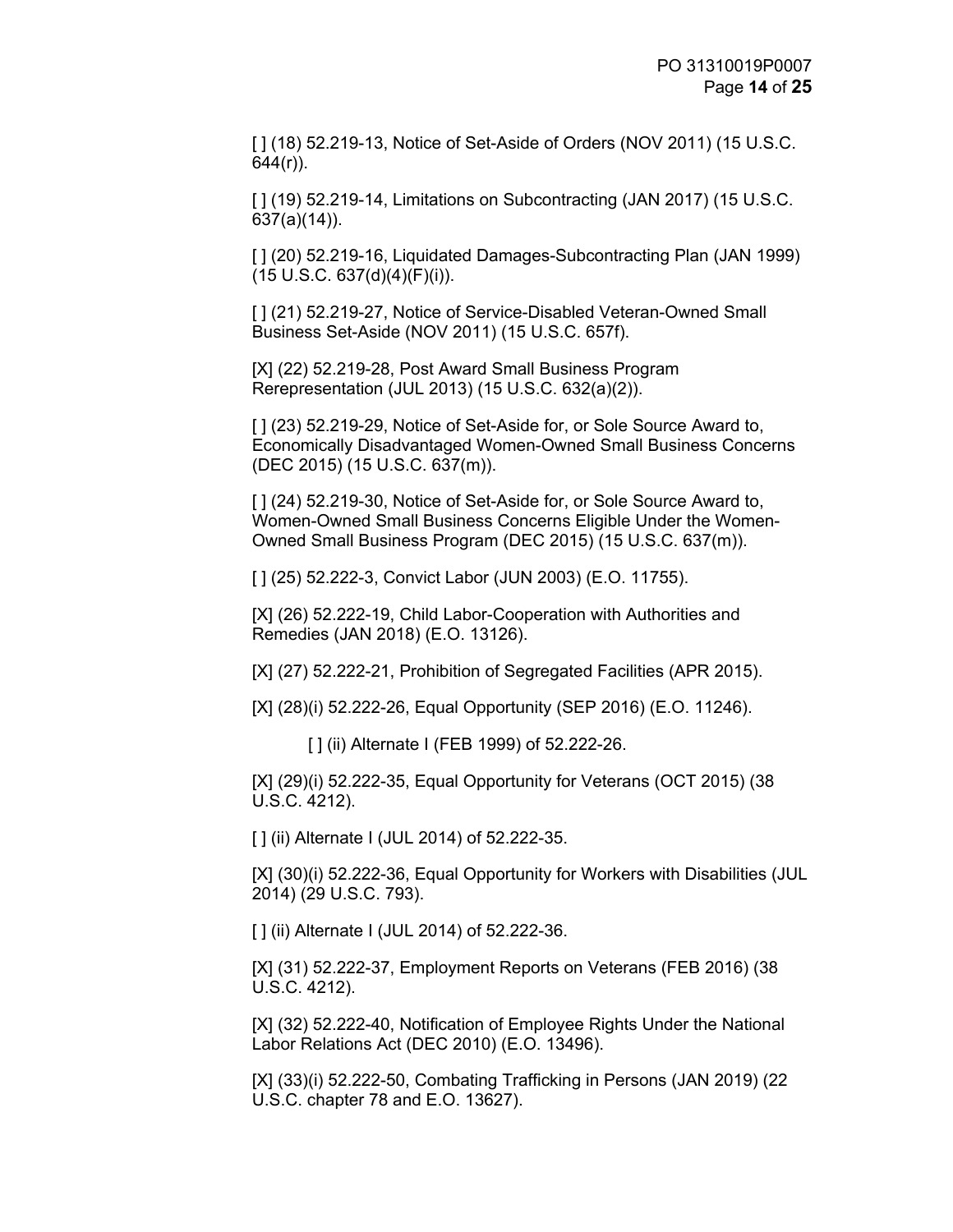[ ] (ii) *Alternate I* (MAR 2015) of 52.222-50 (22 U.S.C. chapter 78 and E.O. 13627).

[1(34) 52.222-54, Employment Eligibility Verification (OCT 2015). (E. O. 12989). (Not applicable to the acquisition of commercially available offthe-shelf items or certain other types of commercial items as prescribed in 22.1803.)

[1(35)(i) 52.223-9, Estimate of Percentage of Recovered Material Content for EPA-Designated Items (MAY 2008) (42 U.S.C.  $6962(c)(3)(A)(ii)$ . (Not applicable to the acquisition of commercially available off-the-shelf items.)

> [ ] (ii) Alternate I (MAY 2008) of 52.223-9 (42 U.S.C. 6962(i)(2)(C)). (Not applicable to the acquisition of commercially available off-the-shelf items.)

[ ](36) 52.223-11, Ozone-Depleting Substances and High Global Warming Potential Hydrofluorocarbons (JUN 2016) (E.O. 13693).

[  $1(37)$  52.223-12, Maintenance, Service, Repair, or Disposal of Refrigeration Equipment and Air Conditioners (JUN 2016) (E.O. 13693).

[ ] (38)(i) 52.223-13, Acquisition of EPEAT®-Registered Imaging Equipment (JUN 2014) (E.O.s 13423 and 13514).

[ ] (ii) Alternate I (OCT 2015) of 52.223-13.

[ ] (39)(i) 52.223-14, Acquisition of EPEAT®-Registered Televisions (JUN 2014) (E.O.s 13423 and 13514).

(ii) Alternate I (JUN 2014) of 52.223-14.

[1(40) 52.223-15, Energy Efficiency in Energy-Consuming Products (DEC 2007) (42 U.S.C. 8259b).

[ ] (41)(i) 52.223-16, Acquisition of EPEAT®-Registered Personal Computer Products (OCT 2015) (E.O.s 13423 and 13514).

[ ](ii) Alternate I (JUN 2014) of 52.223-16.

[X] (42) 52.223-18, Encouraging Contractor Policies to Ban Text Messaging While Driving (AUG 2011)

[ ] (43) 52.223-20, Aerosols (JUN 2016) (E.O. 13693).

[ ] (44) 52.223-21, Foams (JUN 2016) (E.O. 13693).

[ ] (45)(i) 52.224-3, Privacy Training (JAN 2017) (5 U.S.C. 552a).

[ ] (ii) Alternate I (JAN 2017) of 52.224-3.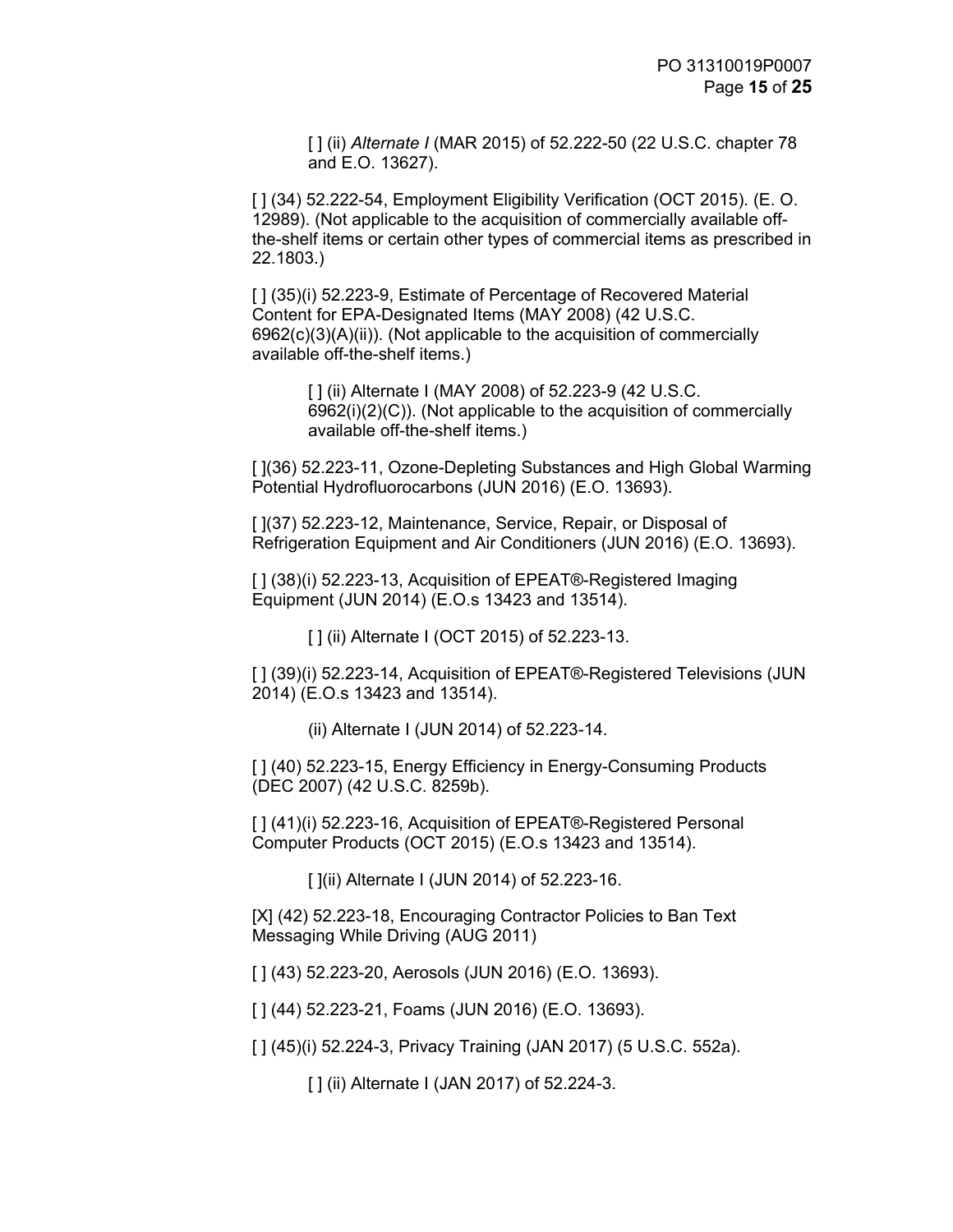[ ] (46) 52.225-1, Buy American-Supplies (MAY 2014) (41 U.S.C. chapter 83).

[ ] (47)(i) 52.225-3, Buy American-Free Trade Agreements-Israeli Trade Act (MAY 2014) (41 U.S.C. chapter 83, 19 U.S.C. 3301 note, 19 U.S.C. 2112 note, 19 U.S.C. 3805 note, 19 U.S.C. 4001 note, Pub. L. 103-182, 108-77, 108-78, 108-286, 108-302, 109-53, 109-169, 109-283, 110-138, 112-41, 112-42, and 112-43.

[ ] (ii) Alternate I (MAY 2014) of 52.225-3.

[ ] (iii) Alternate II (MAY 2014) of 52.225-3.

[ ] (iv) Alternate III (MAY 2014) of 52.225-3.

[ ] (48) 52.225-5, Trade Agreements (AUG 2018) 19 U.S.C. 2501, *et seq*., 19 U.S.C. 3301 note).

[X] (49) 52.225-13, Restrictions on Certain Foreign Purchases (JUN 2008) (E.O.'s, proclamations, and statutes administered by the Office of Foreign Assets Control of the Department of the Treasury).

[ ] (50) 52.225-26, Contractors Performing Private Security Functions Outside the United States (Oct 2016) (Section 862, as amended, of the National Defense Authorization Act for Fiscal Year 2008; 10 U.S.C. 2302 Note).

[ ] (51) 52.226-4, Notice of Disaster or Emergency Area Set-Aside (NOV 2007) (42 U.S.C. 5150).

[1(52) 52.226-5, Restrictions on Subcontracting Outside Disaster or Emergency Area (NOV 2007) (42 U.S.C. 5150).

[ ] (53) 52.232-29, Terms for Financing of Purchases of Commercial Items (FEB 2002) (41 U.S.C. 4505, 10 U.S.C. 2307(f)).

[ ] (54) 52.232-30, Installment Payments for Commercial Items (JAN 2017) (41 U.S.C. 4505, 10 U.S.C. 2307(f)).

[X] (55) 52.232-33, Payment by Electronic Funds Transfer-System for Award Management (OCT 2018) (31 U.S.C. 3332).

[ ] (56) 52.232-34, Payment by Electronic Funds Transfer - Other than System for Award Management (JUL 2013) (31 U.S.C. 3332).

[ ] (57) 52.232-36, Payment by Third Party (MAY 2014) (31 U.S.C. 3332).

[ ] (58) 52.239-1, Privacy or Security Safeguards (AUG 1996) (5 U.S.C. 552a).

[] (59) 52.242-5, Payments to Small Business Subcontractors (JAN 2017)(15 U.S.C. 637(d)(12)).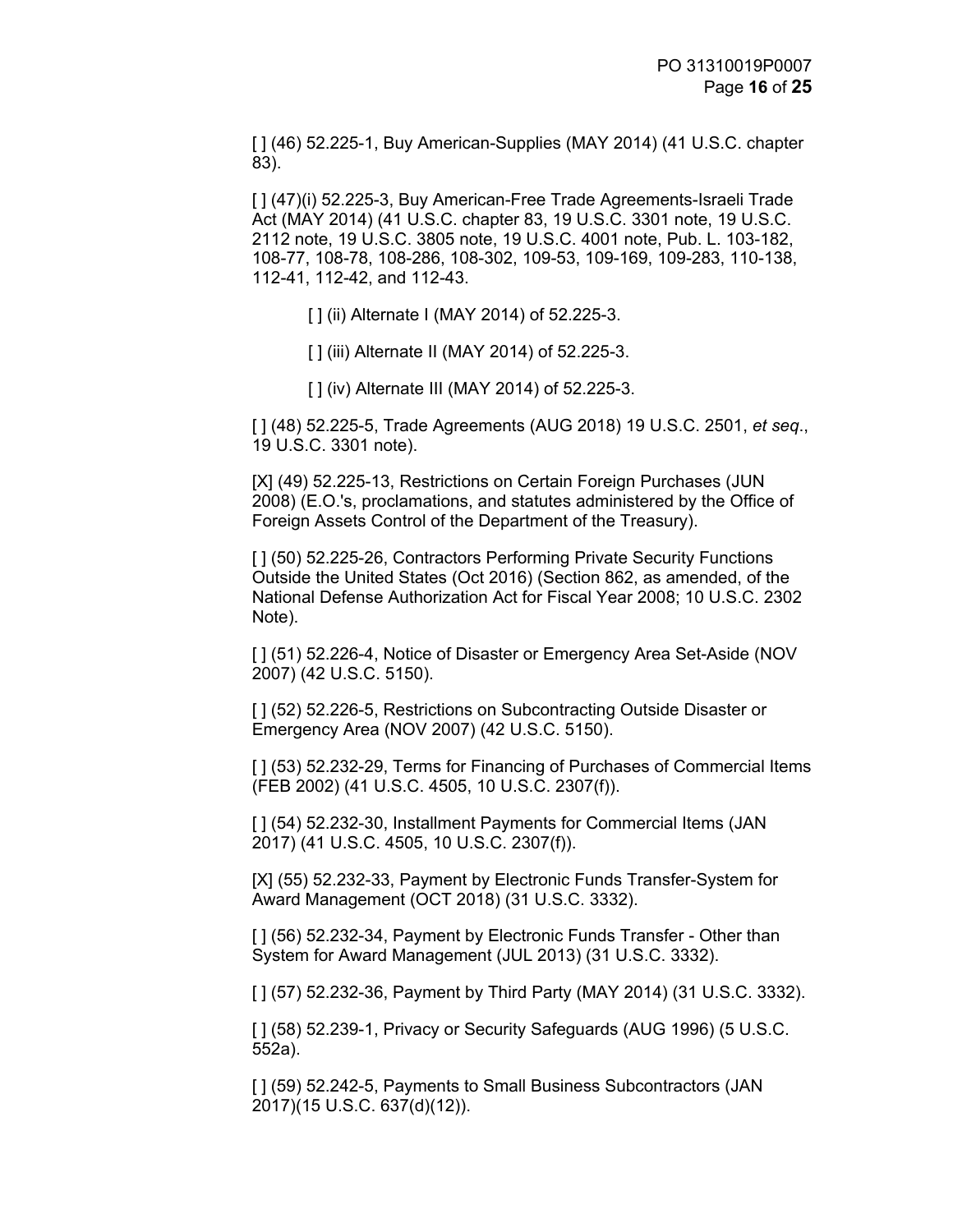[ ] (60)(i) 52.247-64, Preference for Privately Owned U.S.-Flag Commercial Vessels (FEB 2006) (46 U.S.C. Appx. 1241(b) and 10 U.S.C. 2631).

[ ] (ii) Alternate I (APR 2003) of 52.247-64.

[ ] (iii) Alternate II (FEB 2006) of 52.247-64.

(c) The Contractor shall comply with the FAR clauses in this paragraph (c), applicable to commercial services, that the Contracting Officer has indicated as being incorporated in this contract by reference to implement provisions of law or Executive orders applicable to acquisitions of commercial items: (Contracting Officer check as appropriate.)

[1(1) 52.222-17, Nondisplacement of Qualified Workers (MAY 2014) (E.O. 13495).

[ ] (2) 52.222-41, Service Contract Labor Standards (AUG 2018) (41 U.S.C. chapter 67).

[1(3) 52.222-42, Statement of Equivalent Rates for Federal Hires (MAY 2014) (29 U.S.C. 206 and 41 U.S.C. chapter 67).

[1(4) 52.222-43, Fair Labor Standards Act and Service Contract Labor Standards-Price Adjustment (Multiple Year and Option Contracts) (AUG 2018) (29 U.S.C. 206 and 41 U.S.C. chapter 67).

[1(5) 52.222-44, Fair Labor Standards Act and Service Contract Labor Standards-Price Adjustment (MAY 2014) (29 U.S.C 206 and 41 U.S.C. chapter 67).

[1(6) 52.222-51, Exemption from Application of the Service Contract Labor Standards to Contracts for Maintenance, Calibration, or Repair of Certain Equipment-Requirements (MAY 2014) (41 U.S.C. chapter 67).

[1(7) 52.222-53, Exemption from Application of the Service Contract Labor Standards to Contracts for Certain Services-Requirements (MAY 2014) (41 U.S.C. chapter 67).

[ ] (8) 52.222-55, Minimum Wages Under Executive Order 13658 (DEC 2015).

[ ] (9) 52.222-62, Paid Sick Leave Under Executive Order 13706 (JAN 2017) (E.O. 13706).

[1(10) 52.226-6, Promoting Excess Food Donation to Nonprofit Organizations (MAY 2014) (42 U.S.C. 1792).

(d) *Comptroller General Examination of Record*. The Contractor shall comply with the provisions of this paragraph (d) if this contract was awarded using other than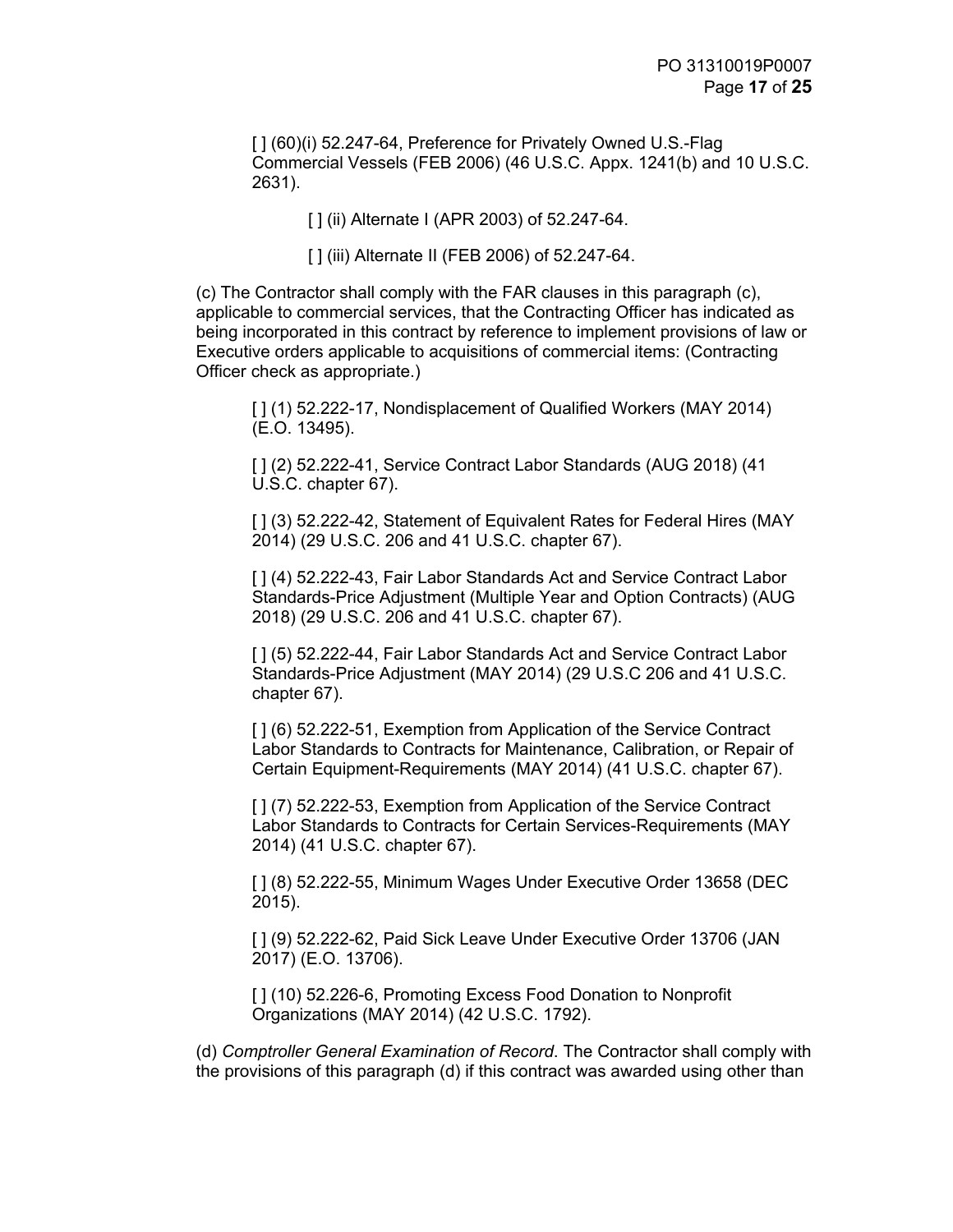sealed bid, is in excess of the simplified acquisition threshold, and does not contain the clause at 52.215-2, Audit and Records - Negotiation.

(1) The Comptroller General of the United States, or an authorized representative of the Comptroller General, shall have access to and right to examine any of the Contractor's directly pertinent records involving transactions related to this contract.

(2) The Contractor shall make available at its offices at all reasonable times the records, materials, and other evidence for examination, audit, or reproduction, until 3 years after final payment under this contract or for any shorter period specified in FAR Subpart 4.7, Contractor Records Retention, of the other clauses of this contract. If this contract is completely or partially terminated, the records relating to the work terminated shall be made available for 3 years after any resulting final termination settlement. Records relating to appeals under the disputes clause or to litigation or the settlement of claims arising under or relating to this contract shall be made available until such appeals, litigation, or claims are finally resolved.

(3) As used in this clause, records include books, documents, accounting procedures and practices, and other data, regardless of type and regardless of form. This does not require the Contractor to create or maintain any record that the Contractor does not maintain in the ordinary course of business or pursuant to a provision of law.

(e)(1) Notwithstanding the requirements of the clauses in paragraphs (a), (b), (c), and (d) of this clause, the Contractor is not required to flow down any FAR clause, other than those in this paragraph (e)(1) of this paragraph in a subcontract for commercial items. Unless otherwise indicated below, the extent of the flow down shall be as required by the clause-

> (i) 52.203-13, Contractor Code of Business Ethics and Conduct (OCT 2015) (41 U.S.C. 3509).

> (ii) 52.203-19, Prohibition on Requiring Certain Internal Confidentiality Agreements or Statements (JAN 2017) (section 743 of Division E, Title VII, of the Consolidated and Further Continuing Appropriations Act, 2015 (Pub. L. 113-235) and its successor provisions in subsequent appropriations acts (and as extended in continuing resolutions)).

(iii) 52.204-23, Prohibition on Contracting for Hardware, Software, and Services Developed or Provided by Kaspersky Lab and Other Covered Entities (JUL 2018) (Section 1634 of Pub. L. 115-91).

(iv) 52.219-8, Utilization of Small Business Concerns (OCT 2018) (15 U.S.C. 637(d)(2) and (3)), in all subcontracts that offer further subcontracting opportunities. If the subcontract (except subcontracts to small business concerns) exceeds \$700,000 (\$1.5 million for construction of any public facility), the subcontractor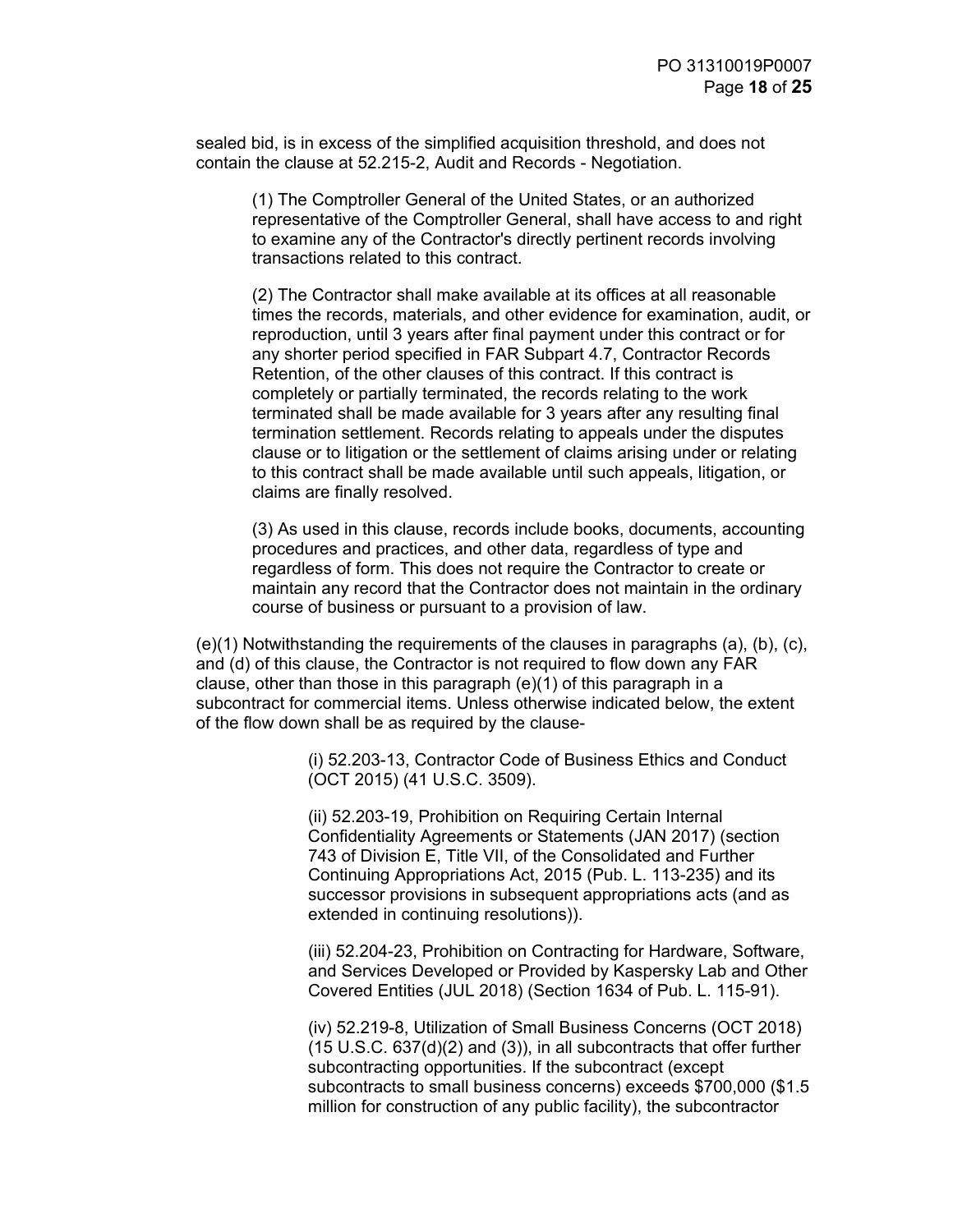must include 52.219-8 in lower tier subcontracts that offer subcontracting opportunities.

(v) 52.222-17, Nondisplacement of Qualified Workers (MAY 2014) (E.O. 13495). Flow down required in accordance with paragraph (l) of FAR clause 52.222-17.

(vi) 52.222-21, Prohibition of Segregated Facilities (APR 2015).

(vii) 52.222-26, Equal Opportunity (SEP 2016) (E.O. 11246).

(viii) 52.222-35, Equal Opportunity for Veterans (OCT 2015) (38 U.S.C. 4212).

(ix) 52.222-36, Equal Opportunity for Workers with Disabilities (JUL 2014) (29 U.S.C. 793).

(x) 52.222-37, Employment Reports on Veterans (FEB 2016) (38 U.S.C. 4212).

(xi) 52.222-40, Notification of Employee Rights Under the National Labor Relations Act (DEC 2010) (E.O. 13496). Flow down required in accordance with paragraph (f) of FAR clause 52.222- 40.

(xii) 52.222-41, Service Contract Labor Standards (AUG 2018) (41 U.S.C. chapter 67).

(xiii) [ ] (A) 52.222-50, Combating Trafficking in Persons (JAN 2019) (22 U.S.C. chapter 78 and E.O. 13627).

> [ ] (B) Alternate I (MAR 2015) of 52.222-50 (22 U.S.C. chapter 78 and E.O. 13627).

(xiv) 52.222-51, Exemption from Application of the Service Contract Labor Standards to Contracts for Maintenance, Calibration, or Repair of Certain Equipment-Requirements (MAY 2014) (41 U.S.C. chapter 67).

(xv) 52.222-53, Exemption from Application of the Service Contract Labor Standards to Contracts for Certain Services-Requirements (MAY 2014) (41 U.S.C. chapter 67).

(xvi) 52.222-54, Employment Eligibility Verification (OCT 2015) (E. O. 12989).

(xvii) 52.222-55, Minimum Wages Under Executive Order 13658 (DEC 2015).

(xviii) 52.222-62 Paid Sick Leave Under Executive Order 13706 (JAN 2017) (E.O. 13706).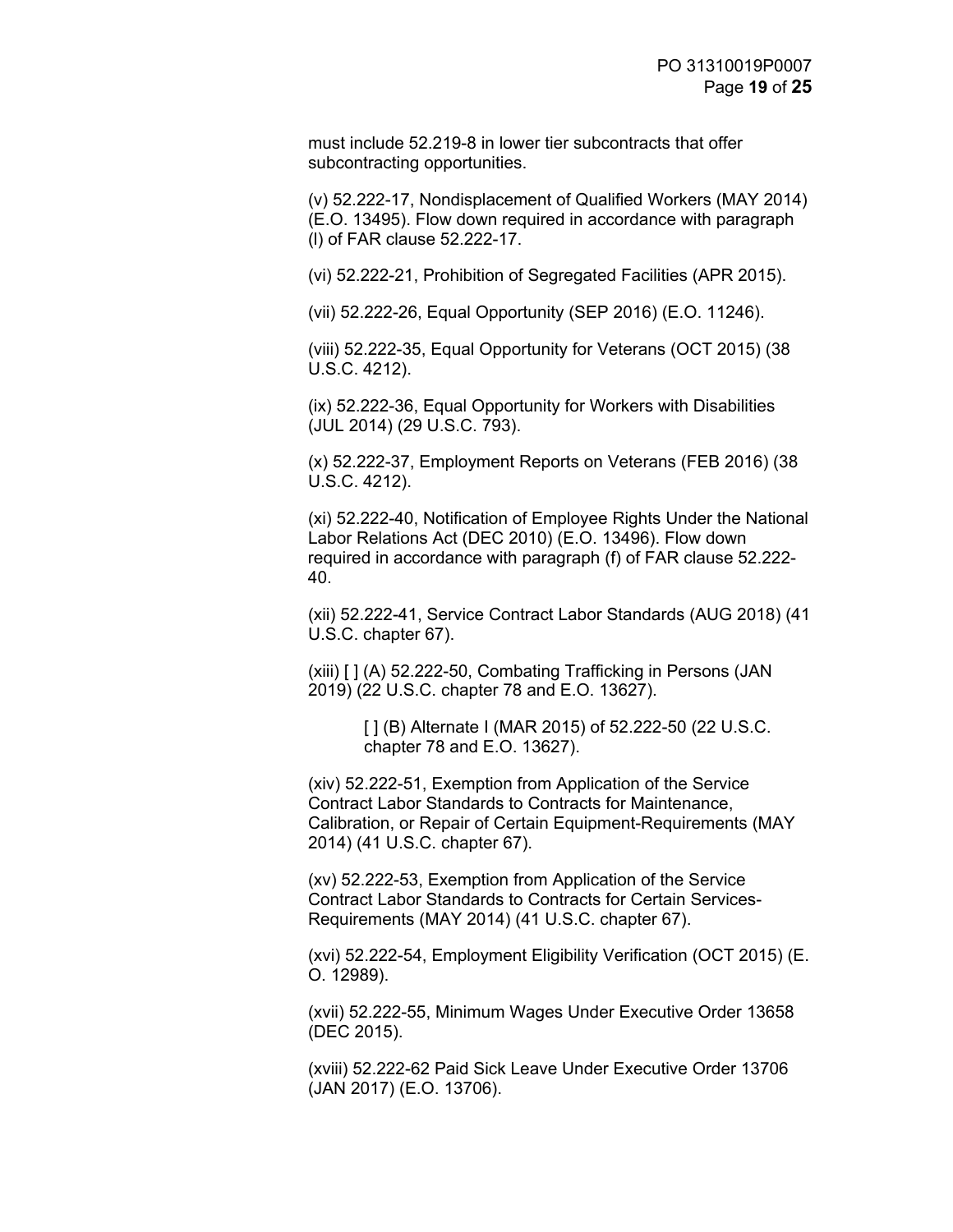(xix)(A) 52.224-3, Privacy Training (JAN 2017) (5 U.S.C. 552a).

(B) Alternate I (JAN 2017) of 52.224-3.

(xx) 52.225-26, Contractors Performing Private Security Functions Outside the United States (Oct 2016) (Section 862, as amended, of the National Defense Authorization Act for Fiscal Year 2008; 10 U.S.C. 2302 Note).

(xxi) 52.226-6, Promoting Excess Food Donation to Nonprofit Organizations (MAY 2014) (42 U.S.C. 1792). Flow down required in accordance with paragraph (e) of FAR clause 52.226-6.

(xxii) 52.247-64, Preference for Privately Owned U.S.-Flag Commercial Vessels (FEB 2006) (46 U.S.C. Appx. 1241(b) and 10 U.S.C. 2631). Flow down required in accordance with paragraph (d) of FAR clause 52.247-64.

(2) While not required, the Contractor May include in its subcontracts for commercial items a minimal number of additional clauses necessary to satisfy its contractual obligations.

# **52.217-8 OPTION TO EXTEND SERVICES. (NOV 1999)**

The Government may require continued performance of any services within the limits and at the rates specified in the contract. These rates may be adjusted only as a result of revisions to prevailing labor rates provided by the Secretary of Labor. The option provision may be exercised more than once, but the total extension of performance hereunder shall not exceed 6 months. The Contracting Officer may exercise the option by written notice to the Contractor at any time prior to contract expiration.

# **52.217-9 OPTION TO EXTEND THE TERM OF THE CONTRACT. (MAR 2000)**

(a) The Government may extend the term of this contract by written notice to the Contractor at any time before contract expiration; provided that the Government gives the Contractor a preliminary written notice of its intent to extend at any time before contract expiration. The preliminary notice does not commit the Government to an extension.

(b) If the Government exercises this option, the extended contract shall be considered to include this option clause.

(c) The total duration of this contract, including the exercise of any options under this clause, shall not exceed 5 years and 6 months.

# **52.252-2 CLAUSES INCORPORATED BY REFERENCE. (FEB 1998)**

This contract incorporates one or more clauses by reference, with the same force and effect as if they were given in full text. Upon request, the Contracting Officer will make their full text available. Also, the full text of a clause may be accessed electronically at this/these addresses: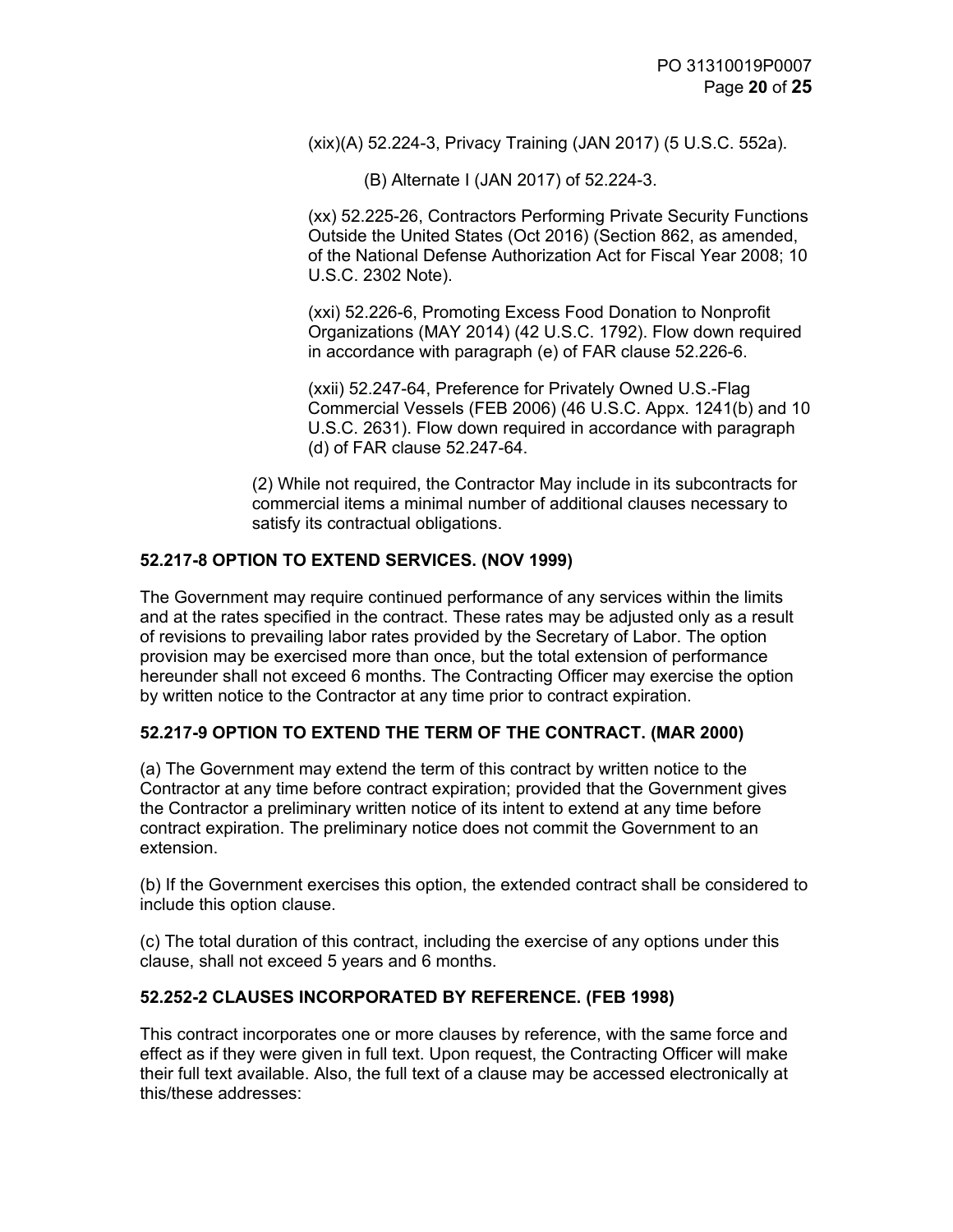[www.acquisition.gov/far](http://www.acquisition.gov/far)

<https://www.nrc.gov/about-nrc/contracting/48cfr-ch20.html>

# **NRCAR CLAUSES**

## **NRCAR Clauses Incorporated by Reference**

2052.209-72 CONTRACTOR ORGANIZATIONAL CONFLICTS OF INTEREST. (JAN 1993)

2052.215-73 AWARD NOTIFICATION AND COMMITMENT OF PUBLIC FUNDS (OCT 1999)

2052.222-70 NONDISCRIMINATION BECAUSE OF AGE. (JAN 1993)

## **NRCAR Clauses Incorporated by Full Text**

# **2052.215-71 PROJECT OFFICER AUTHORITY. (OCT 1999) - ALTERNATE II (OCT 1999)**

(a) The contracting officer's authorized representative for this contract is:

Name:

Address:



Telephone Number:

(b) The alternate contracting officer's authorized representative for this contract is:

Name:

Address:



Telephone Number:

(c) The project officer shall review all contractor invoices/vouchers requesting payment for products/services provided under the contract and make recommendations for approval, disapproval, or suspension.

(d) The project officer may not make changes to the express terms and conditions of this contract.

# **NRC LOCAL CLAUSES**

# **NRC Local Clauses Incorporated by Full Text**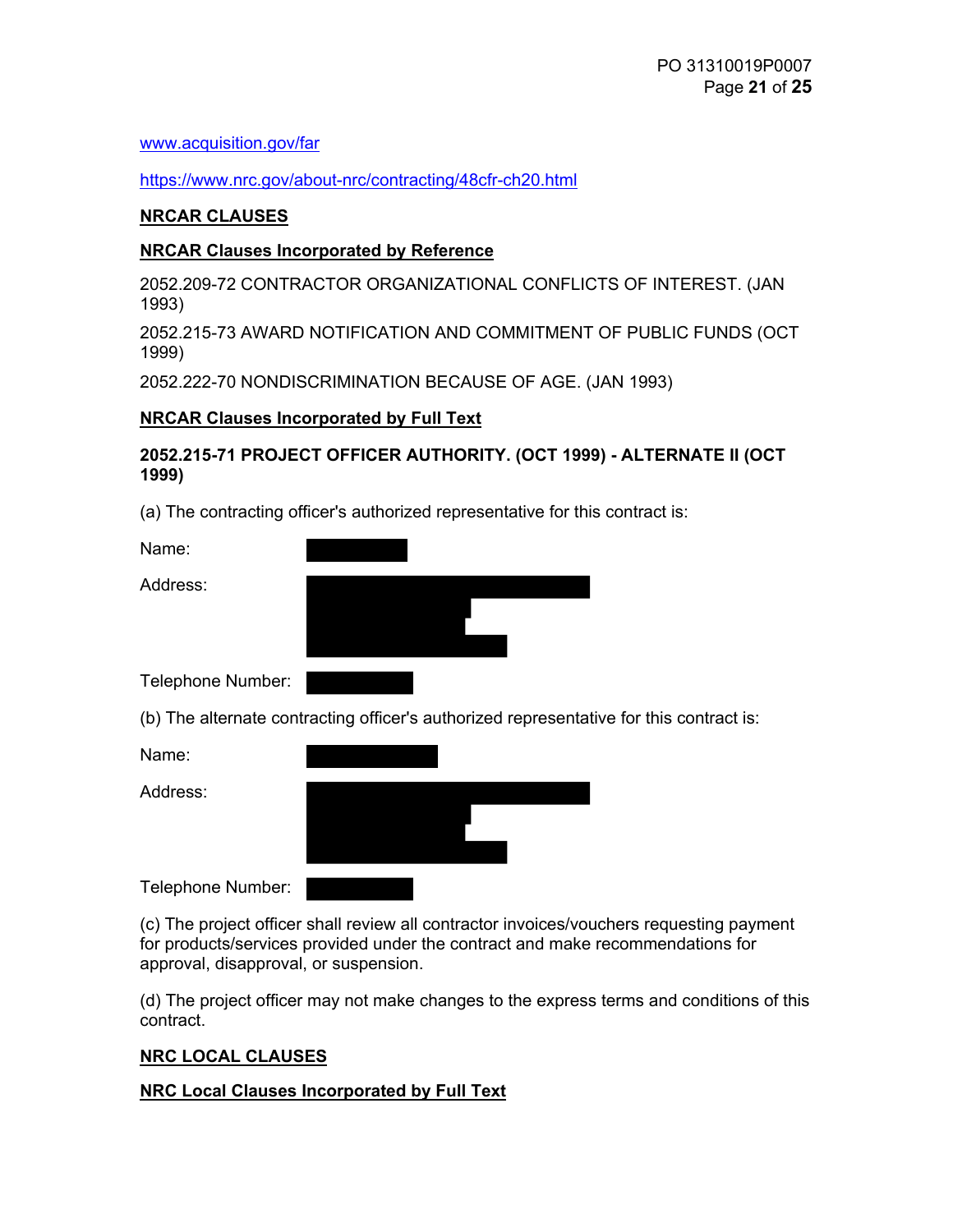# **REGISTRATION IN FEDCONNECT® (JULY 2014)**

The Nuclear Regulatory Commission (NRC) uss Compusearch Software Systems' secure and auditable two-way web portal, FedConnect®, to communicate with vendors and contractors. FedConnect® provides bi-directional communication between the vendor/contractor and the NRC throughout pre-award, award, and post-award acquisition phases. Therefore, in order to do business with the NRC, vendors and contractors must register to use FedConnect® at

https://www.fedconnect.net/FedConnect. The individual registering in FedConnect® must have authority to bind the vendor/contractor. There is no charge for using FedConnect®. Assistance with FedConnect® is provided by Compusearch Software Systems, not the NRC. FedConnect® contact and assistance information is provided on the FedConnect® web site at https://www.fedconnect.net/FedConnect.

## **AWARD NOTIFICATION AND COMMITMENT OF PUBLIC FUNDS**

It is also brought to your attention that the contracting officer is the only individual who can legally obligate funds or commit the NRC to the expenditure of public funds in connection with this procurement. This means that unless provided in a contract document or specifically authorized by the contracting officer, NRC technical personnel may not issue contract modifications, give formal contractual commitments, or otherwise bind, commit, or obligate the NRC contractually. Informal unauthorized commitments, which do not obligate the NRC and do not entitle the contractor to payment, may include:

(1) Encouraging a potential contractor to incur costs prior to receiving a contract;

(2) Requesting or requiring a contractor to make changes under a contract without formal contract modifications;

(3) Encouraging a contractor to incur costs under a cost-reimbursable contract in excess of those costs contractually allowable; and

(4) Committing the Government to a course of action with regard to a potential contract, contract change, claim, or dispute.

## **USE OF AUTOMATED CLEARING HOUSE (ACH) ELECTRONIC PAYMENT/REMITTANCE ADDRESS**

The Debt Collection Improvement Act of 1996 requires that all Federal payments except IRS tax refunds be made by Electronic Funds Transfer. lt is the policy of the Nuclear Regulatory Commission to pay government vendors by the Automated Clearing House (ACH) electronic funds transfer payment system. Item 15C of the Standard Form 33 may be disregarded.

# **GREEN PURCHASING (SEP 2015 )**

(a) In furtherance of the sustainable acquisition goals of Executive Order (EO) 13693, "Planning for Federal Sustainability in the Next Decade," products and services provided under this contract/order shall be energy efficient (EnergyStar® or Federal Energy Management Program - FEMP-designated products), water efficient, biobased, environmentally preferable (excluding EPEAT®-registered products), non-ozone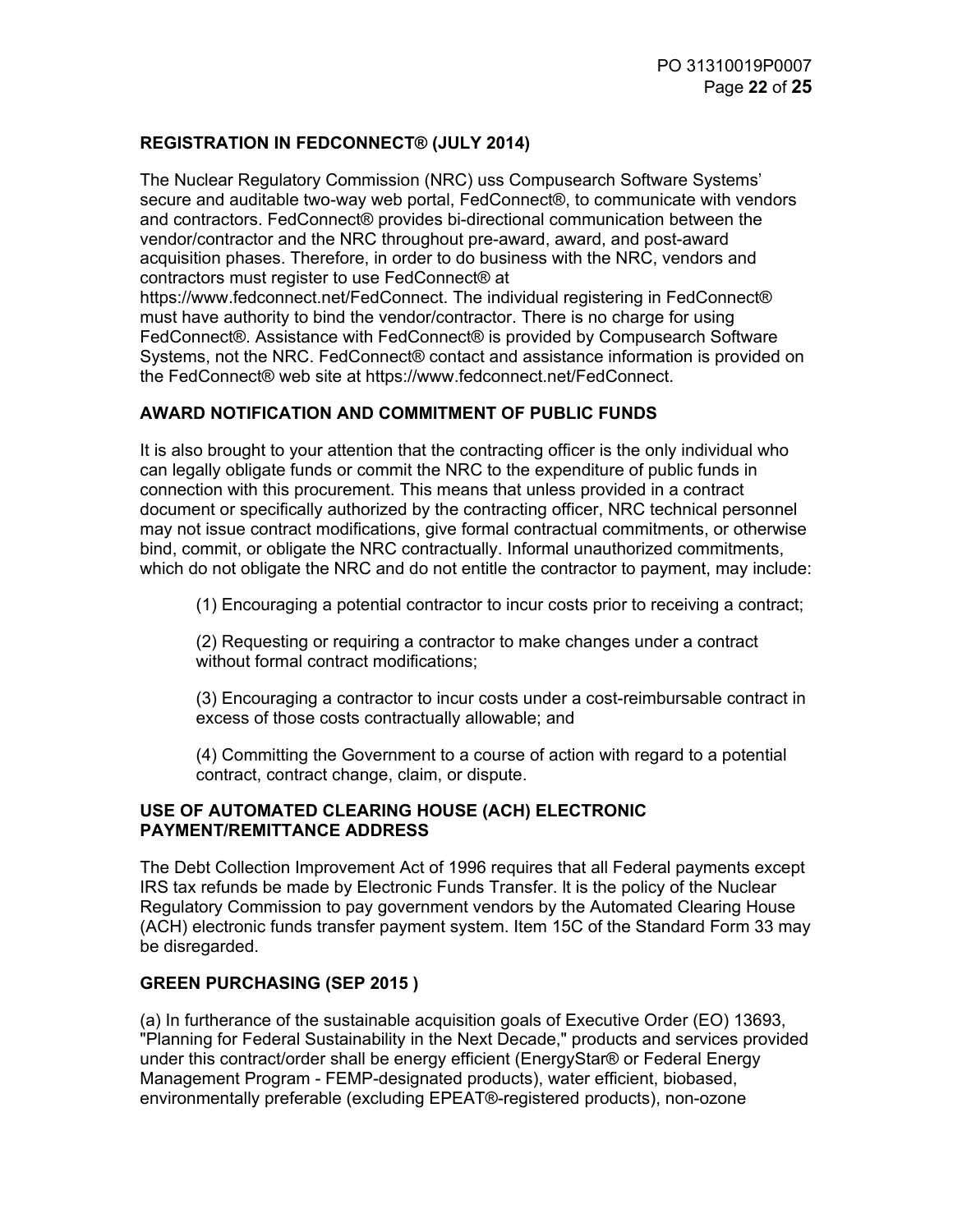depleting, contain recycled content, or are non- or low toxic alternatives or hazardous constituents (e.g., non-VOC paint), where such products and services meet agency performance requirements. See: Executive Order (EO) 13693, "Planning for Federal Sustainability in the Next Decade."

(b) The NRC and contractor may negotiate during the contract term to permit the substitution or addition of designated recycled content products (i.e., Comprehensive Procurement Guidelines - CPG), EPEAT®-registered products, EnergyStar®- and FEMP designated energy efficient products and appliances, USDA designated biobased products (Biopreferred® program), environmentally preferable products, WaterSense and other water efficient products, products containing non- or lower-ozone depleting substances (i.e., SNAP), and products containing non- or low-toxic or hazardous constituents (e.g., non-VOC paint), when such products and services are readily available at a competitive cost and satisfy the NRC's performance needs.

(c) The contractor shall flow down this clause into all subcontracts and other agreements that relate to performance of this contract/order.

### **NRC ACQUISTION REGULATION (NRCAR) PROVISIONS AND CLAUSES (AUG 2011)**

Applicable NRCAR provisions and clauses located in 48 CFR Chapter 20 are hereby incorporated by reference into this contract/order.

## **ELECTRONIC PAYMENT (DEC 2017)**

The Debt Collection Improvement Act of 1996 requires that all payments except IRS tax refunds be made by Electronic Funds Transfer. Payment shall be made in accordance with FAR 52.232-33, entitled "Payment by Electronic Funds Transfer-System for Award Management."

To receive payment, the contractor shall prepare invoices in accordance with NRC's Billing Instructions. Claims shall be submitted through the Invoice Processing Platform (IPP) (https://www.ipp.gov/). Back up documentation shall be included as required by the NRC's Billing Instructions.

### **BILLING INSTRUCTIONS FOR FIXED-PRICE TYPE CONTRACTS (JULY 2017)**

**General**: During performance and through final payment of this contract, the contractor is responsible for the accuracy and completeness of data within the System for Award Management (SAM) database and the Invoice Processing Platform (IPP) system and for any liability resulting from the Government's reliance on inaccurate or incomplete SAM and/or IPP data.

The contractor shall prepare invoices/vouchers for payment of deliverables identified in the contract, in the manner described herein. FAILURE TO SUBMIT INVOICES/VOUCHERS IN ACCORDANCE WITH THESE INSTRUCTIONS MAY RESULT IN REJECTION OF THE INVOICE/VOUCHER AS IMPROPER.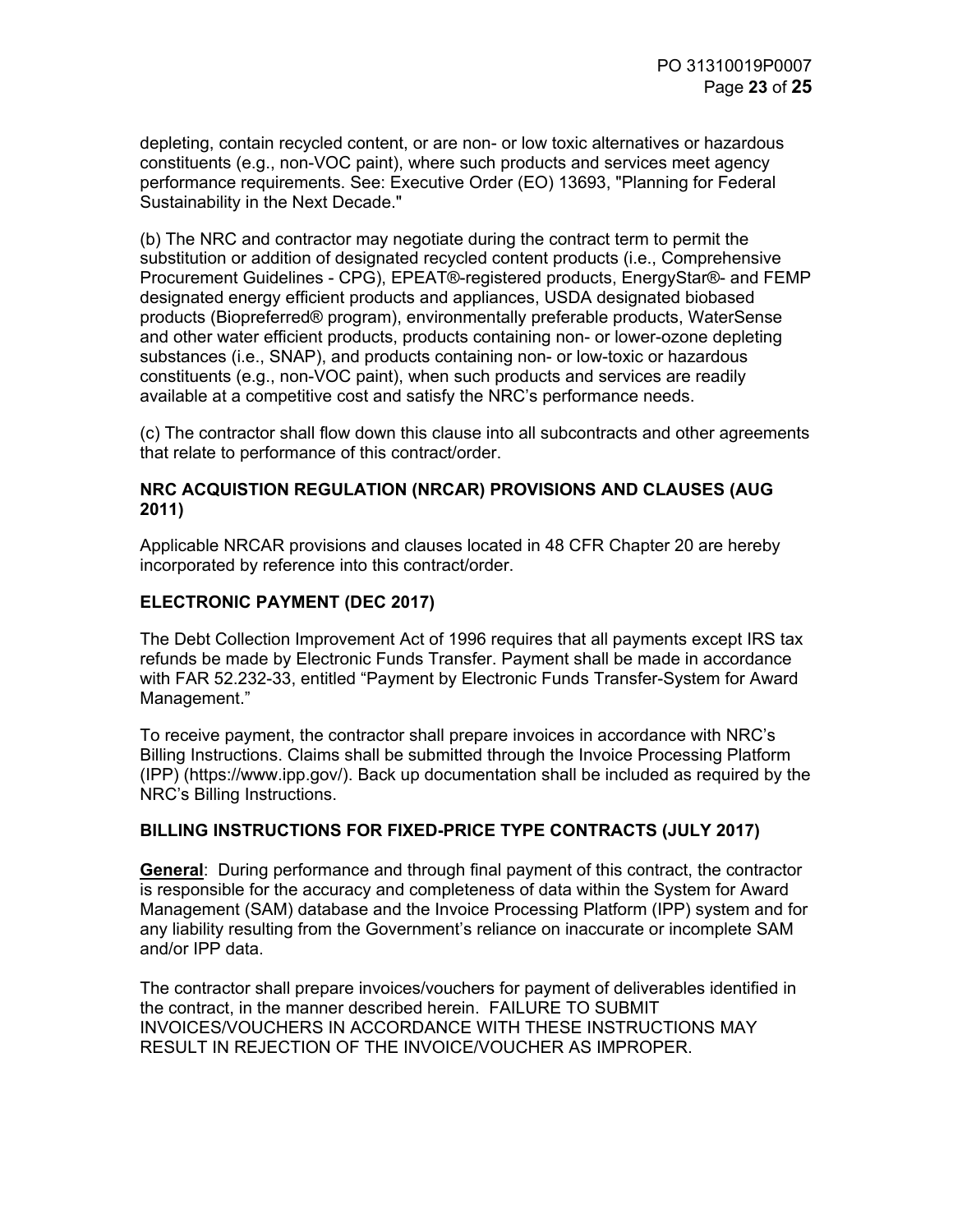**Electronic Invoice/Voucher Submissions**: Invoices/vouchers shall be submitted electronically to the U.S. Nuclear Regulatory Commission (NRC) is through the Invoice Processing Platform (IPP) at [www.ipp.gov](http://www.ipp.gov/).

## **Purchase of Capital Property:** *(\$50,000 or more with life of one year or longer)*

Contractors must report to the Contracting Officer, electronically, any capital property acquired with contract funds having an initial cost of \$50,000 or more, in accordance with procedures set forth in NRC [Management](https://www.nrc.gov/docs/ML1332/ML13322B277.pdf) Directive (MD) 11.1, NRC Acquisition of Supplies and Services.

**Agency Payment Office**: Payment will be made by the office designated in the contract in Block 12 of Standard Form 26, Block 25 of Standard Form 33, or Block 18a of Standard Form 1449, whichever is applicable.

**Frequency**: The contractor shall submit invoices/vouchers for payment once each month, unless otherwise authorized by the Contracting Officer.

**Supporting Documentation**: Any supporting documentation required to substantiate the amount billed shall be included as an attachment to the invoice created in IPP. If the necessary supporting documentation is not included, the invoice will be rejected.

**Task Order Contracts**: The contractor must submit a separate invoice/voucher for each individual task order with pricing information.

Final vouchers/invoices shall be marked "FINAL INVOICE" or "FINAL VOUCHER".

**Currency**: Invoices/Vouchers must be expressed in U.S. Dollars.

**Supersession:** These instructions supersede previous Billing Instructions for Fixed-Price Type Contracts (JAN 2015).

### *Does my company need to register in IPP?*

If your company is currently registered in IPP and doing business with other Federal Agencies in IPP, you will not be required to re-register.

If your company is not currently registered in IPP, please note the following:

- You will be receiving an invitation to register for IPP from IPP Customer Support, [STLS.IPPHELPDESK@stls.frb.org.](mailto:STLS.IPPHELPDESK@stls.frb.org)
- IPP Customer Support will send you two emails: the first email will contain the initial administrative IPP User ID and the second email, sent within 24 hours of receipt of the first email, will contain a temporary password.
- Please add the Customer Support email address ([STLS.IPPHELPDESK@stls.frb.org\)](mailto:STLS.IPPHELPDESK@stls.frb.org) to your address book so you do not disregard these emails or mistake them for spam.